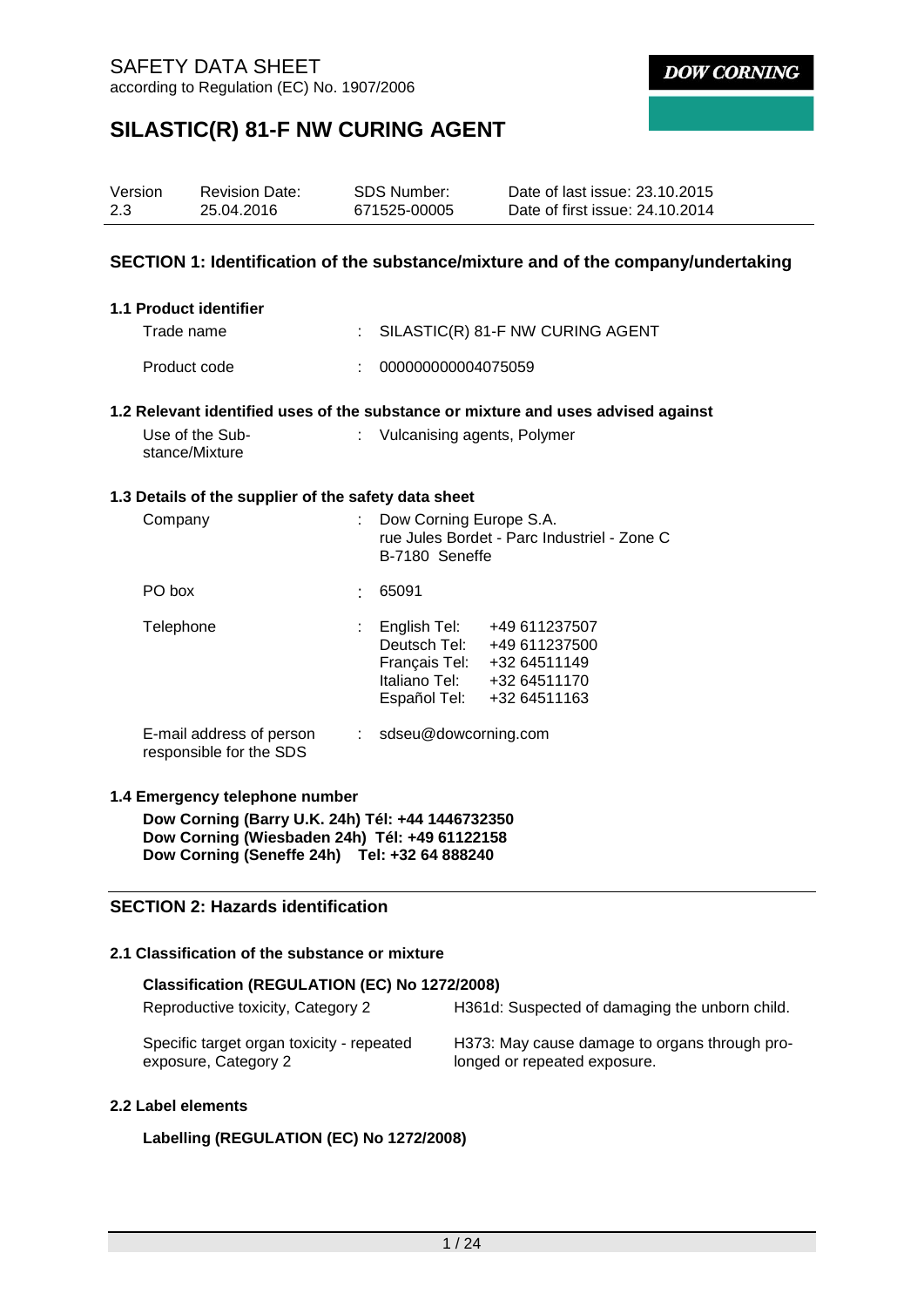# SAFETY DATA SHEET according to Regulation (EC) No. 1907/2006

**DOW CORNING** 

# **SILASTIC(R) 81-F NW CURING AGENT**

| Version<br>2.3           | <b>Revision Date:</b><br>25.04.2016 |              | <b>SDS Number:</b><br>671525-00005                                                                                             | Date of last issue: 23.10.2015<br>Date of first issue: 24.10.2014                                                                                                |  |
|--------------------------|-------------------------------------|--------------|--------------------------------------------------------------------------------------------------------------------------------|------------------------------------------------------------------------------------------------------------------------------------------------------------------|--|
|                          | Hazard pictograms                   |              |                                                                                                                                |                                                                                                                                                                  |  |
|                          | Signal word                         |              | Warning                                                                                                                        |                                                                                                                                                                  |  |
| <b>Hazard statements</b> |                                     |              | H361d Suspected of damaging the unborn child.<br>May cause damage to organs through prolonged or<br>H373<br>repeated exposure. |                                                                                                                                                                  |  |
|                          | Precautionary statements            | P201<br>P202 | <b>Prevention:</b><br>read and understood.<br>tion/ face protection.                                                           | Obtain special instructions before use.<br>Do not handle until all safety precautions have been<br>P280 Wear protective gloves/ protective clothing/ eye protec- |  |
|                          |                                     |              | <b>Response:</b><br>P308 + P313<br>attention.                                                                                  | IF exposed or concerned: Get medical advice/                                                                                                                     |  |
|                          |                                     | P405         | Storage:                                                                                                                       | Store locked up.                                                                                                                                                 |  |

Hazardous components which must be listed on the label: Dimethylbis[(1-oxoneodecyl)oxy]stannane

# **2.3 Other hazards**

Vapours may form explosive mixture with air.

# **SECTION 3: Composition/information on ingredients**

# **3.2 Mixtures**

| Chemical nature |  |  | Organotin compound |
|-----------------|--|--|--------------------|
|-----------------|--|--|--------------------|

### **Hazardous components**

| Chemical name                                 | CAS-No.<br>EC-No.<br><b>Registration number</b> | Classification                                                                               | Concentration<br>(% w/w) |
|-----------------------------------------------|-------------------------------------------------|----------------------------------------------------------------------------------------------|--------------------------|
| Trimethoxyphenylsilane                        | 2996-92-1<br>221-066-9<br>01-2119964479-19      | Flam. Liq. 3; H226<br>Acute Tox. 4; H302<br><b>STOT RE 2; H373</b>                           | $>= 10 - 20$             |
| Dimethylbis[(1-<br>oxoneodecyl) oxy] stannane | 68928-76-7<br>273-028-6                         | Acute Tox. 4; H302<br>Repr. 2; H361d<br><b>STOT RE 1; H372</b><br>Aquatic Chronic 3:<br>H412 | $>= 3 - 10$              |
| Methanol                                      | 67-56-1                                         | Flam. Liq. 2; H225                                                                           | $>= 0.1 - 1$             |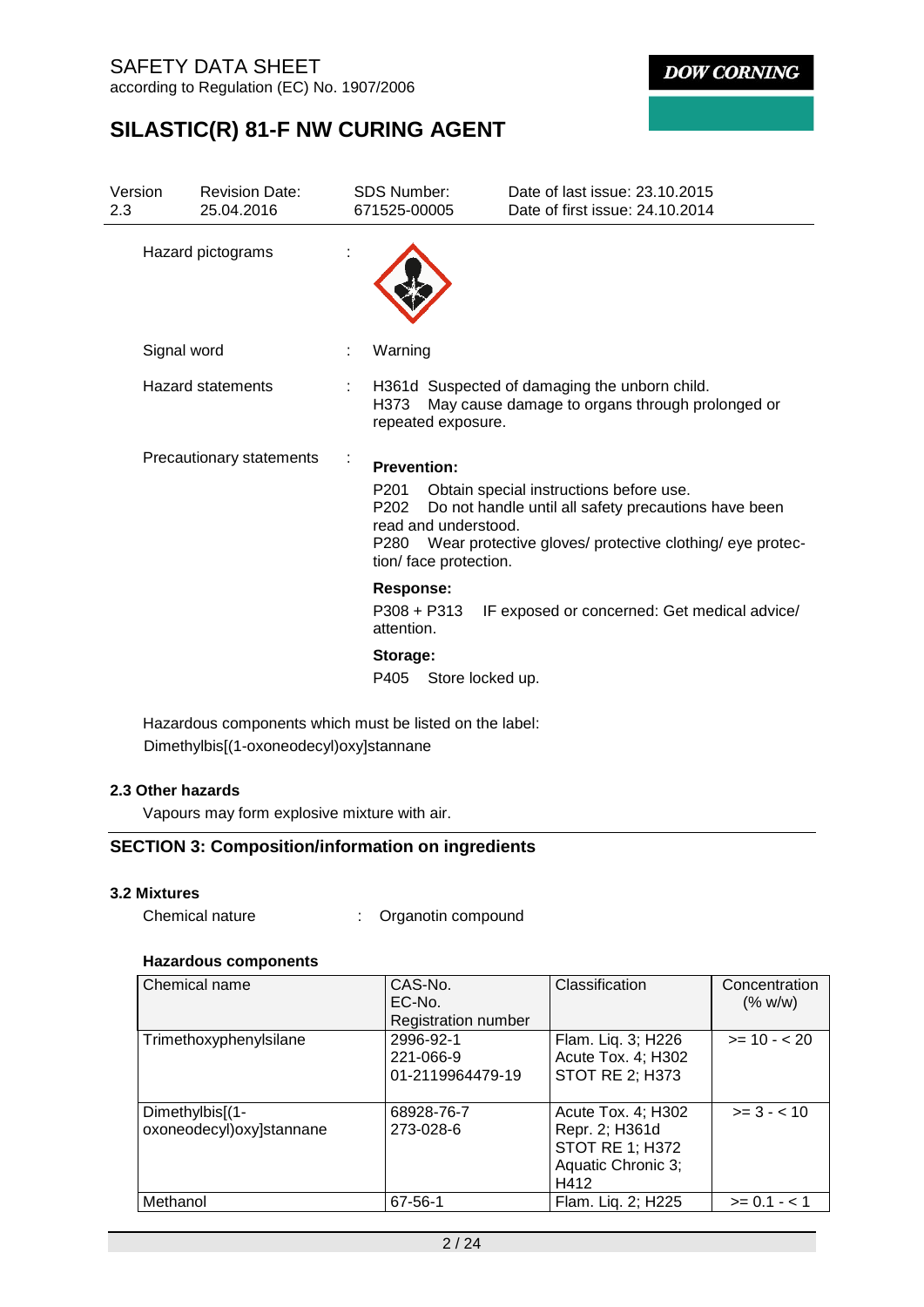# **SILASTIC(R) 81-F NW CURING AGENT**

| Version<br>2.3 | <b>Revision Date:</b><br>25.04.2016 | <b>SDS Number:</b><br>671525-00005 | Date of last issue: 23.10.2015<br>Date of first issue: 24.10.2014                                             |                |
|----------------|-------------------------------------|------------------------------------|---------------------------------------------------------------------------------------------------------------|----------------|
|                |                                     | 200-659-6<br>01-2119433307-44      | Acute Tox. 3; H301<br>Acute Tox. 3; H331<br>Acute Tox. 3; H311<br><b>STOT SE 1; H370</b>                      |                |
|                | Tetramethoxysilane                  | 681-84-5<br>211-656-4              | Flam. Liq. 3; H226<br>Acute Tox. 1; H330<br>Skin Irrit. 2; H315<br>Eye Dam. 1; H318<br><b>STOT RE 1; H372</b> | $>= 0.1 - 1.1$ |

For explanation of abbreviations see section 16.

# **SECTION 4: First aid measures**

| 4.1 Description of first aid measures                                          |  |                                                                                                                                                                                                                          |  |  |  |
|--------------------------------------------------------------------------------|--|--------------------------------------------------------------------------------------------------------------------------------------------------------------------------------------------------------------------------|--|--|--|
| General advice                                                                 |  | In the case of accident or if you feel unwell, seek medical ad-<br>vice immediately.<br>When symptoms persist or in all cases of doubt seek medical<br>advice.                                                           |  |  |  |
| Protection of first-aiders                                                     |  | First Aid responders should pay attention to self-protection,<br>and use the recommended personal protective equipment<br>when the potential for exposure exists.                                                        |  |  |  |
| If inhaled                                                                     |  | If inhaled, remove to fresh air.<br>Get medical attention.                                                                                                                                                               |  |  |  |
| In case of skin contact                                                        |  | In case of contact, immediately flush skin with soap and plenty<br>of water.<br>Remove contaminated clothing and shoes.<br>Get medical attention.<br>Wash clothing before reuse.<br>Thoroughly clean shoes before reuse. |  |  |  |
| In case of eye contact                                                         |  | Flush eyes with water as a precaution.<br>Get medical attention if irritation develops and persists.                                                                                                                     |  |  |  |
| If swallowed                                                                   |  | If swallowed, DO NOT induce vomiting.<br>Get medical attention.<br>Rinse mouth thoroughly with water.                                                                                                                    |  |  |  |
| 4.2 Most important symptoms and effects, both acute and delayed                |  |                                                                                                                                                                                                                          |  |  |  |
| <b>Risks</b>                                                                   |  | Suspected of damaging the unborn child.<br>May cause damage to organs through prolonged or repeated<br>exposure.                                                                                                         |  |  |  |
| 4.3 Indication of any immediate medical attention and special treatment needed |  |                                                                                                                                                                                                                          |  |  |  |
| Treatment                                                                      |  | Treat symptomatically and supportively.                                                                                                                                                                                  |  |  |  |
|                                                                                |  |                                                                                                                                                                                                                          |  |  |  |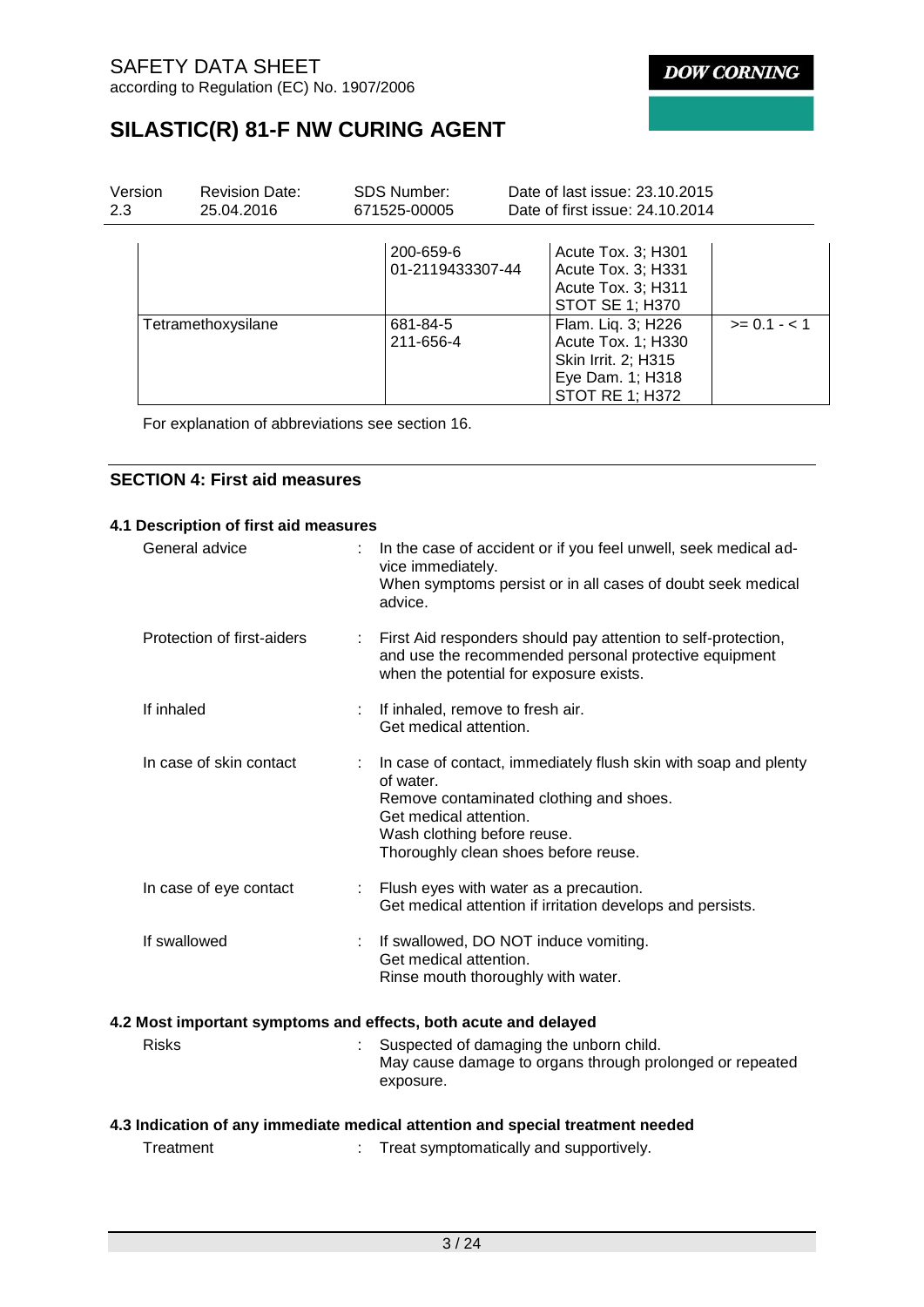# **SILASTIC(R) 81-F NW CURING AGENT**

| Version | <b>Revision Date:</b> | SDS Number:  | Date of last issue: 23.10.2015  |
|---------|-----------------------|--------------|---------------------------------|
| 2.3     | 25.04.2016            | 671525-00005 | Date of first issue: 24.10.2014 |

## **SECTION 5: Firefighting measures**

### **5.1 Extinguishing media**

| Suitable extinguishing media      | : Water spray<br>Alcohol-resistant foam<br>Carbon dioxide (CO2)<br>Dry chemical |
|-----------------------------------|---------------------------------------------------------------------------------|
| Unsuitable extinguishing<br>media | : High volume water jet                                                         |

### **5.2 Special hazards arising from the substance or mixture**

| Specific hazards during fire-<br>fighting  | : Do not use a solid water stream as it may scatter and spread<br>fire.<br>Flash back possible over considerable distance.<br>Vapours may form explosive mixtures with air.<br>Exposure to combustion products may be a hazard to health. |
|--------------------------------------------|-------------------------------------------------------------------------------------------------------------------------------------------------------------------------------------------------------------------------------------------|
| Hazardous combustion prod- : Carbon oxides |                                                                                                                                                                                                                                           |

| Hazardous combustion prod- : Carbon oxides |                |
|--------------------------------------------|----------------|
| ucts                                       | Silicon oxides |
|                                            | Formaldehyde   |
|                                            | Metal oxides   |

## **5.3 Advice for firefighters**

| Special protective equipment :<br>for firefighters | In the event of fire, wear self-contained breathing apparatus.<br>Use personal protective equipment.                                                                                                                                                    |
|----------------------------------------------------|---------------------------------------------------------------------------------------------------------------------------------------------------------------------------------------------------------------------------------------------------------|
| Specific extinguishing meth-<br>ods                | Use extinguishing measures that are appropriate to local cir-<br>cumstances and the surrounding environment.<br>Use water spray to cool unopened containers.<br>Remove undamaged containers from fire area if it is safe to do<br>SO.<br>Evacuate area. |

## **SECTION 6: Accidental release measures**

#### **6.1 Personal precautions, protective equipment and emergency procedures**

| Personal precautions                 | Remove all sources of ignition.<br>Use personal protective equipment.<br>Follow safe handling advice and personal protective equip-<br>ment recommendations.                                                                                                                                               |
|--------------------------------------|------------------------------------------------------------------------------------------------------------------------------------------------------------------------------------------------------------------------------------------------------------------------------------------------------------|
| <b>6.2 Environmental precautions</b> |                                                                                                                                                                                                                                                                                                            |
| Environmental precautions            | Discharge into the environment must be avoided.<br>Prevent further leakage or spillage if safe to do so.<br>Prevent spreading over a wide area (e.g. by containment or oil<br>barriers).<br>Retain and dispose of contaminated wash water.<br>Local authorities should be advised if significant spillages |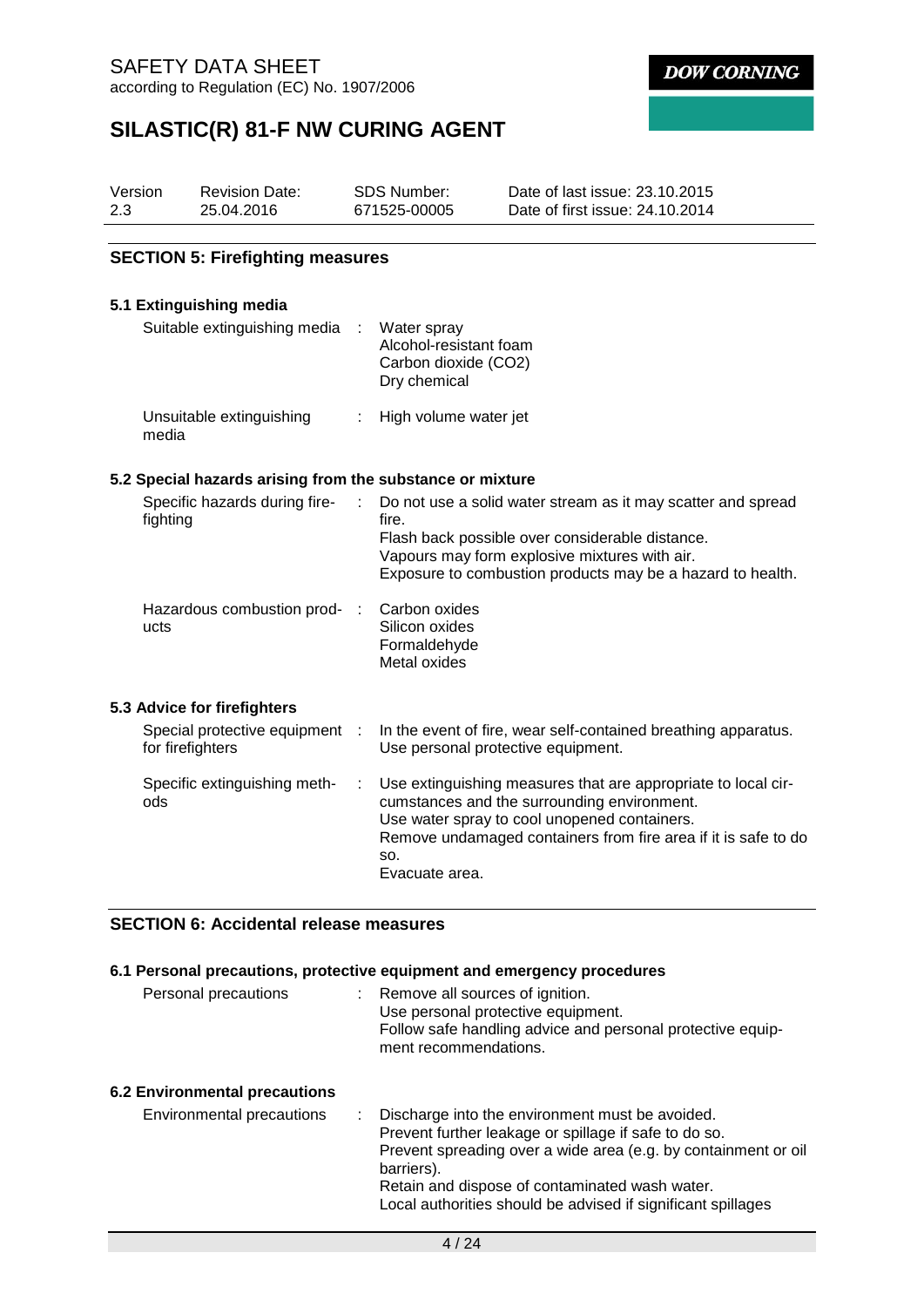# **SILASTIC(R) 81-F NW CURING AGENT**

| Version<br>2.3 | <b>Revision Date:</b><br>25.04.2016                      | <b>SDS Number:</b><br>671525-00005 | Date of last issue: 23.10.2015<br>Date of first issue: 24.10.2014                                                                                                                                                                                                                                                                                                                                                                                                                                                                                                                                                                                                                                                                                             |
|----------------|----------------------------------------------------------|------------------------------------|---------------------------------------------------------------------------------------------------------------------------------------------------------------------------------------------------------------------------------------------------------------------------------------------------------------------------------------------------------------------------------------------------------------------------------------------------------------------------------------------------------------------------------------------------------------------------------------------------------------------------------------------------------------------------------------------------------------------------------------------------------------|
|                |                                                          | cannot be contained.               |                                                                                                                                                                                                                                                                                                                                                                                                                                                                                                                                                                                                                                                                                                                                                               |
|                | 6.3 Methods and material for containment and cleaning up |                                    |                                                                                                                                                                                                                                                                                                                                                                                                                                                                                                                                                                                                                                                                                                                                                               |
|                | Methods for cleaning up                                  | ÷<br>spray jet.<br>bent.           | Non-sparking tools should be used.<br>Soak up with inert absorbent material.<br>Suppress (knock down) gases/vapours/mists with a water<br>For large spills, provide dyking or other appropriate contain-<br>ment to keep material from spreading. If dyked material can<br>be pumped, store recovered material in appropriate container.<br>Clean up remaining materials from spill with suitable absor-<br>Local or national regulations may apply to releases and dis-<br>posal of this material, as well as those materials and items<br>employed in the cleanup of releases. You will need to deter-<br>mine which regulations are applicable.<br>Sections 13 and 15 of this SDS provide information regarding<br>certain local or national requirements. |

### **6.4 Reference to other sections**

See sections: 7, 8, 11, 12 and 13.

# **SECTION 7: Handling and storage**

### **7.1 Precautions for safe handling**

| <b>Technical measures</b> | See Engineering measures under EXPOSURE<br>CONTROLS/PERSONAL PROTECTION section.                                                                                                                                                                                                                                                                                                                                                                                                                   |
|---------------------------|----------------------------------------------------------------------------------------------------------------------------------------------------------------------------------------------------------------------------------------------------------------------------------------------------------------------------------------------------------------------------------------------------------------------------------------------------------------------------------------------------|
| Local/Total ventilation   | Use with local exhaust ventilation.                                                                                                                                                                                                                                                                                                                                                                                                                                                                |
| Advice on safe handling   | Avoid inhalation of vapour or mist.<br>Do not swallow.<br>Avoid contact with eyes.<br>Avoid prolonged or repeated contact with skin.<br>Handle in accordance with good industrial hygiene and safety<br>practice.<br>Keep container tightly closed.<br>Keep away from water.<br>Protect from moisture.<br>Keep away from heat and sources of ignition.<br>Take precautionary measures against static discharges.<br>Take care to prevent spills, waste and minimize release to the<br>environment. |
| Hygiene measures          | Ensure that eye flushing systems and safety showers are<br>located close to the working place. When using do not eat,<br>drink or smoke. Wash contaminated clothing before re-use.                                                                                                                                                                                                                                                                                                                 |

## **7.2 Conditions for safe storage, including any incompatibilities**

| Requirements for storage | Keep in properly labelled containers. Store locked up. Keep     |
|--------------------------|-----------------------------------------------------------------|
| areas and containers     | tightly closed. Keep in a cool, well-ventilated place. Store in |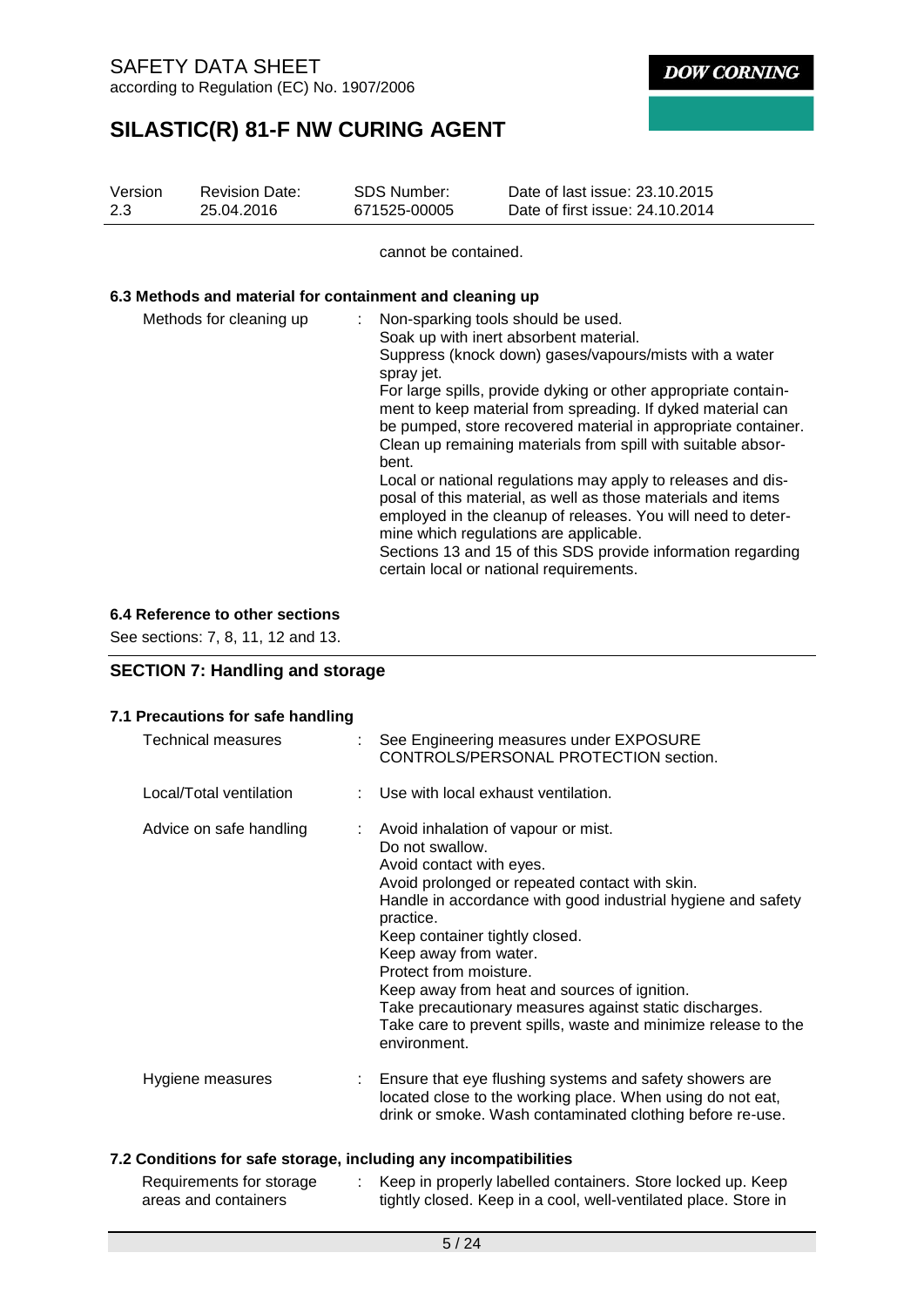# **SILASTIC(R) 81-F NW CURING AGENT**

| Version<br>2.3 | <b>Revision Date:</b><br>25.04.2016 | SDS Number:<br>671525-00005                                                | Date of last issue: 23.10.2015<br>Date of first issue: 24.10.2014                                                                                                                                                                                                                                                                                                                                                                                                                             |
|----------------|-------------------------------------|----------------------------------------------------------------------------|-----------------------------------------------------------------------------------------------------------------------------------------------------------------------------------------------------------------------------------------------------------------------------------------------------------------------------------------------------------------------------------------------------------------------------------------------------------------------------------------------|
|                |                                     |                                                                            | accordance with the particular national regulations. Keep<br>away from heat and sources of ignition.                                                                                                                                                                                                                                                                                                                                                                                          |
|                | Advice on common storage            | Strong oxidizing agents<br>Organic peroxides<br><b>Explosives</b><br>Gases | Do not store with the following product types:                                                                                                                                                                                                                                                                                                                                                                                                                                                |
|                | 7.3 Specific end use(s)             |                                                                            |                                                                                                                                                                                                                                                                                                                                                                                                                                                                                               |
|                | Specific use(s)                     | quire added precautions.                                                   | These precautions are for room temperature handling. Use at<br>elevated temperature or aerosol/spray applications may re-<br>For further information regarding the use of silicones / organic<br>oils in consumer aerosol applications, please refer to the<br>guidance document regarding the use of these type of materi-<br>als in consumer aerosol applications that has been developed<br>by the silicone industry (www.SEHSC.com) or contact the<br>Dow Corning customer service group. |

# **SECTION 8: Exposure controls/personal protection**

## **8.1 Control parameters**

### **Occupational Exposure Limits**

| Components                                            | CAS-No.                                                                                                                                                | Value type (Form<br>of exposure)                                                                                                                       | Control parameters                                                                                                                                     | <b>Basis</b> |  |
|-------------------------------------------------------|--------------------------------------------------------------------------------------------------------------------------------------------------------|--------------------------------------------------------------------------------------------------------------------------------------------------------|--------------------------------------------------------------------------------------------------------------------------------------------------------|--------------|--|
| Trimethoxyphen-<br>ylsilane                           | 2996-92-1                                                                                                                                              | TWA                                                                                                                                                    | 50 ppm                                                                                                                                                 | DCC OEL      |  |
| Dimethylbis[(1-<br>OX-<br>oneodecyl) oxy]sta<br>nnane | 68928-76-7                                                                                                                                             | <b>TWA</b>                                                                                                                                             | $0.1$ mg/m $3$<br>(Tin)                                                                                                                                | GB EH40      |  |
| Further information                                   |                                                                                                                                                        |                                                                                                                                                        | Can be absorbed through skin. The assigned substances are those for which<br>there are concerns that dermal absorption will lead to systemic toxicity. |              |  |
|                                                       |                                                                                                                                                        | <b>STEL</b>                                                                                                                                            | $0.2$ mg/m $3$<br>(Tin)                                                                                                                                | GB EH40      |  |
| Further information                                   |                                                                                                                                                        | Can be absorbed through skin. The assigned substances are those for which<br>there are concerns that dermal absorption will lead to systemic toxicity. |                                                                                                                                                        |              |  |
| Methanol                                              | 67-56-1                                                                                                                                                | <b>TWA</b>                                                                                                                                             | 200 ppm<br>260 mg/m3                                                                                                                                   | 2006/15/EC   |  |
| Further information                                   |                                                                                                                                                        |                                                                                                                                                        | Indicative, Identifies the possibility of significant uptake through the skin                                                                          |              |  |
|                                                       |                                                                                                                                                        | TWA                                                                                                                                                    | 200 ppm<br>266 mg/m3                                                                                                                                   | GB EH40      |  |
| Further information                                   | Can be absorbed through skin. The assigned substances are those for which<br>there are concerns that dermal absorption will lead to systemic toxicity. |                                                                                                                                                        |                                                                                                                                                        |              |  |
|                                                       |                                                                                                                                                        | <b>STEL</b>                                                                                                                                            | 250 ppm<br>333 mg/m3                                                                                                                                   | GB EH40      |  |
| Further information                                   | Can be absorbed through skin. The assigned substances are those for which<br>there are concerns that dermal absorption will lead to systemic toxicity. |                                                                                                                                                        |                                                                                                                                                        |              |  |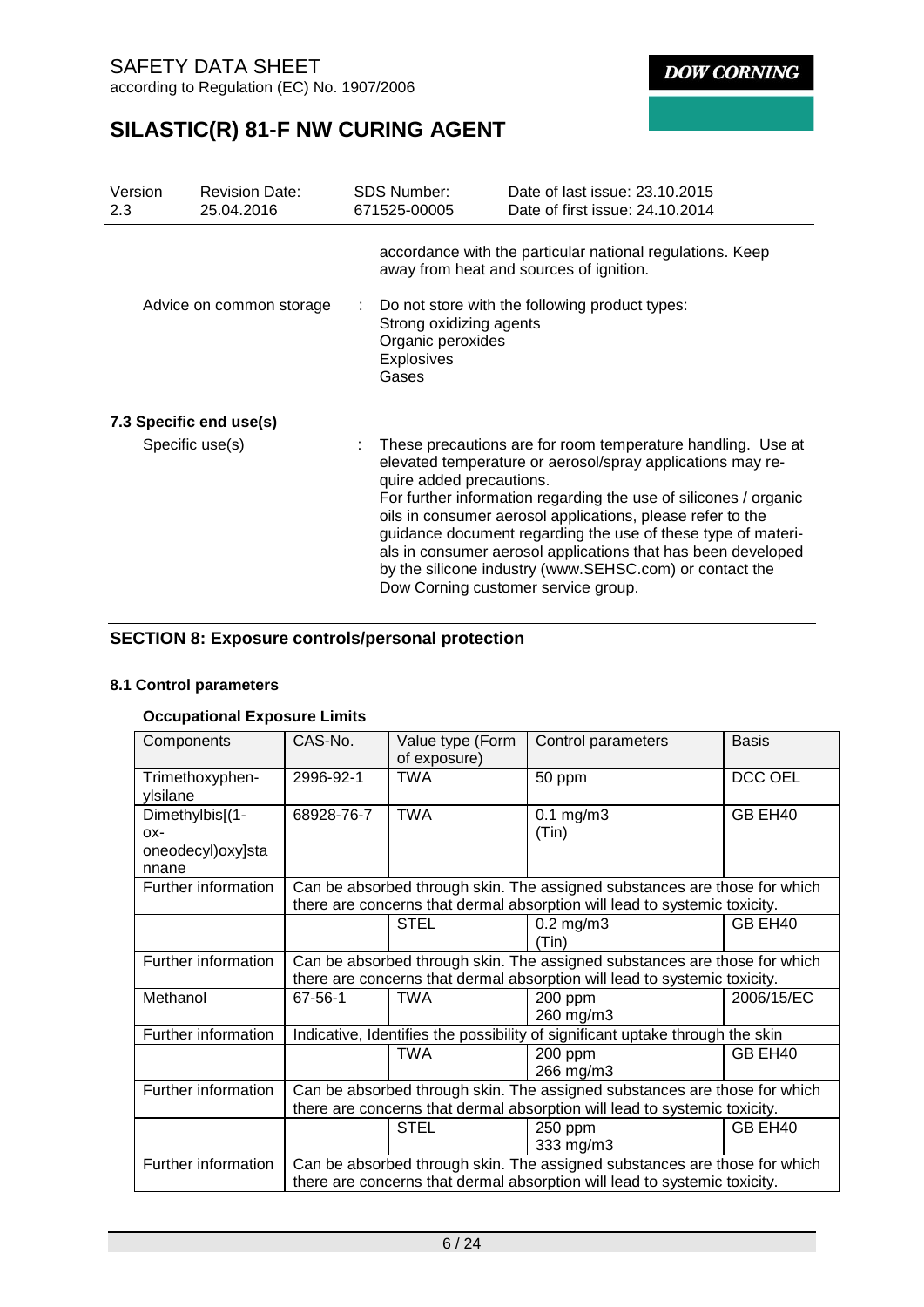

# **SILASTIC(R) 81-F NW CURING AGENT**

| Version | <b>Revision Date:</b> | SDS Number:  | Date of last issue: 23.10.2015  |
|---------|-----------------------|--------------|---------------------------------|
| 2.3     | 25.04.2016            | 671525-00005 | Date of first issue: 24.10.2014 |

### **Occupational exposure limits of decomposition products**

| Components          | CAS-No.                                                                                                                                                | Value type (Form<br>of exposure)                                                                                                                       | Control parameters   | <b>Basis</b> |  |
|---------------------|--------------------------------------------------------------------------------------------------------------------------------------------------------|--------------------------------------------------------------------------------------------------------------------------------------------------------|----------------------|--------------|--|
| Propan-1-ol         | $71 - 23 - 8$                                                                                                                                          | <b>STEL</b>                                                                                                                                            | 250 ppm<br>625 mg/m3 | GB EH40      |  |
| Further information |                                                                                                                                                        | Can be absorbed through skin. The assigned substances are those for which<br>there are concerns that dermal absorption will lead to systemic toxicity. |                      |              |  |
|                     |                                                                                                                                                        | <b>TWA</b>                                                                                                                                             | 200 ppm<br>500 mg/m3 | GB EH40      |  |
| Further information | Can be absorbed through skin. The assigned substances are those for which<br>there are concerns that dermal absorption will lead to systemic toxicity. |                                                                                                                                                        |                      |              |  |
| Methanol            | 67-56-1                                                                                                                                                | <b>TWA</b>                                                                                                                                             | 200 ppm<br>260 mg/m3 | 2006/15/EC   |  |
| Further information |                                                                                                                                                        | Indicative, Identifies the possibility of significant uptake through the skin                                                                          |                      |              |  |
|                     |                                                                                                                                                        | <b>TWA</b>                                                                                                                                             | 200 ppm<br>266 mg/m3 | GB EH40      |  |
| Further information | Can be absorbed through skin. The assigned substances are those for which<br>there are concerns that dermal absorption will lead to systemic toxicity. |                                                                                                                                                        |                      |              |  |
|                     |                                                                                                                                                        | <b>STEL</b>                                                                                                                                            | 250 ppm<br>333 mg/m3 | GB EH40      |  |
| Further information | Can be absorbed through skin. The assigned substances are those for which<br>there are concerns that dermal absorption will lead to systemic toxicity. |                                                                                                                                                        |                      |              |  |

# **Derived No Effect Level (DNEL) according to Regulation (EC) No. 1907/2006:**

| Substance name                 | <b>End Use</b> | <b>Exposure routes</b> | Potential health ef-<br>fects | Value                         |
|--------------------------------|----------------|------------------------|-------------------------------|-------------------------------|
| Tetrapropyl orthosili-<br>cate | Workers        | Inhalation             | Long-term systemic<br>effects | 85 mg/m3                      |
|                                | <b>Workers</b> | Inhalation             | Acute systemic ef-<br>fects   | 85 mg/m3                      |
|                                | Workers        | Skin contact           | Long-term systemic<br>effects | 12 mg/kg<br>bw/day            |
|                                | Workers        | Skin contact           | Acute systemic ef-<br>fects   | 12 mg/kg<br>bw/day            |
|                                | Consumers      | Inhalation             | Long-term systemic<br>effects | 21 mg/m3                      |
|                                | Consumers      | Inhalation             | Acute systemic ef-<br>fects   | 21 mg/m3                      |
|                                | Consumers      | Skin contact           | Long-term systemic<br>effects | 6 mg/kg<br>bw/day             |
|                                | Consumers      | Skin contact           | Acute systemic ef-<br>fects   | 6 mg/kg<br>bw/day             |
|                                | Consumers      | Ingestion              | Long-term systemic<br>effects | 6 mg/kg<br>bw/day             |
|                                | Consumers      | Ingestion              | Acute systemic ef-<br>fects   | 6 mg/kg<br>bw/day             |
| Alkoxysilane                   | <b>Workers</b> | Skin contact           | Acute systemic ef-<br>fects   | $2.5$ mg/kg<br>bw/day         |
|                                | Workers        | Inhalation             | Acute systemic ef-<br>fects   | 40.2 mg/m3                    |
|                                | Workers        | Skin contact           | Long-term systemic<br>effects | $2.5 \text{ mg/kg}$<br>bw/day |
|                                | Workers        | Inhalation             | Long-term systemic            | 40.2 mg/m3                    |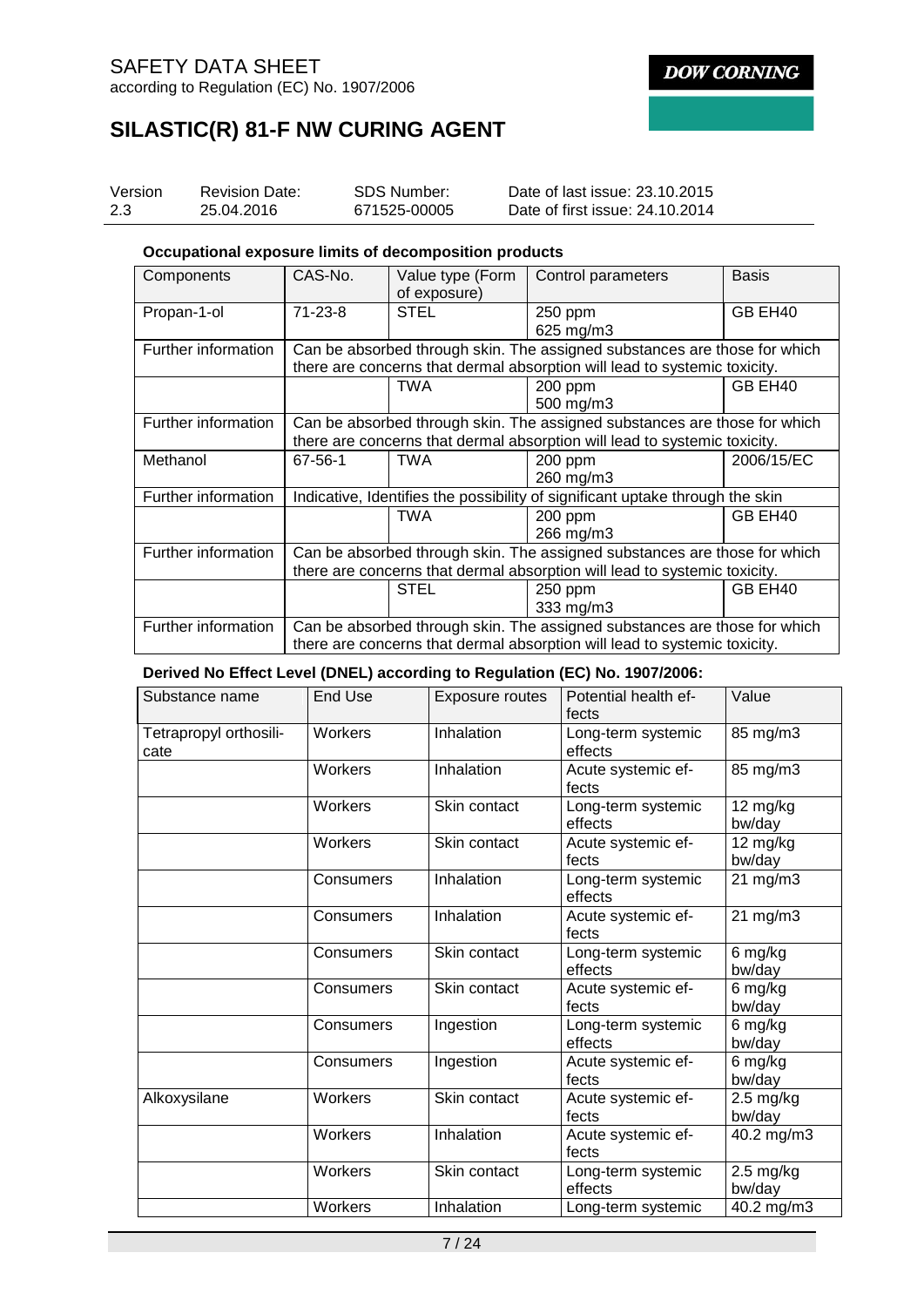# SAFETY DATA SHEET according to Regulation (EC) No. 1907/2006

**DOW CORNING** 

# **SILASTIC(R) 81-F NW CURING AGENT**

| Version  | <b>Revision Date:</b> | SDS Number:  |              | Date of last issue: 23.10.2015  |                                           |
|----------|-----------------------|--------------|--------------|---------------------------------|-------------------------------------------|
|          | 25.04.2016            | 671525-00005 |              | Date of first issue: 24.10.2014 |                                           |
|          |                       |              |              | effects                         |                                           |
|          |                       | Consumers    | Skin contact | Acute systemic ef-<br>fects     | 33.3 mg/kg<br>bw/day                      |
|          |                       | Consumers    | Inhalation   | Acute systemic ef-<br>fects     | $10$ mg/m $3$                             |
|          |                       | Consumers    | Ingestion    | Long-term systemic<br>effects   | $0.7$ mg/kg<br>bw/day                     |
|          |                       | Consumers    | Skin contact | Long-term systemic<br>effects   | $1.7 \frac{mg}{kg}$<br>bw/day             |
|          |                       | Consumers    | Inhalation   | Long-term systemic<br>effects   | $10$ mg/m $3$                             |
| Methanol |                       | Workers      | Inhalation   | Long-term systemic<br>effects   | 260 mg/m3                                 |
|          |                       | Workers      | Inhalation   | Acute systemic ef-<br>fects     | 260 mg/m3                                 |
|          |                       | Workers      | Inhalation   | Long-term local ef-<br>fects    | 260 mg/m3                                 |
|          |                       | Workers      | Inhalation   | Acute local effects             | 260 mg/m3                                 |
|          |                       | Workers      | Skin contact | Long-term systemic<br>effects   | 40 mg/kg<br>bw/day                        |
|          |                       | Workers      | Skin contact | Acute systemic ef-<br>fects     | 40 mg/kg<br>bw/day                        |
|          |                       | Consumers    | Inhalation   | Long-term systemic<br>effects   | $50$ mg/m $3$                             |
|          |                       | Consumers    | Inhalation   | Acute systemic ef-<br>fects     | $50$ mg/m $3$                             |
|          |                       | Consumers    | Inhalation   | Long-term local ef-<br>fects    | 50 mg/m3                                  |
|          |                       | Consumers    | Inhalation   | Acute local effects             | 50 mg/m3                                  |
|          |                       | Consumers    | Skin contact | Long-term systemic<br>effects   | 8 mg/kg<br>bw/day                         |
|          |                       | Consumers    | Skin contact | Acute systemic ef-<br>fects     | $8 \frac{\text{mg}}{\text{kg}}$<br>bw/day |
|          |                       | Consumers    | Ingestion    | Long-term systemic<br>effects   | 8 mg/kg<br>bw/day                         |
|          |                       | Consumers    | Ingestion    | Acute systemic ef-<br>fects     | 8 mg/kg<br>bw/day                         |
|          | Tetramethoxysilane    | Workers      | Inhalation   | Long-term local ef-<br>fects    | 93 mg/m3                                  |
|          |                       | Workers      | Skin contact | Long-term systemic<br>effects   | $0.3$ mg/kg<br>bw/day                     |

# **Predicted No Effect Concentration (PNEC) according to Regulation (EC) No. 1907/2006:**

| Substance name            | <b>Environmental Compartment</b> | Value                  |
|---------------------------|----------------------------------|------------------------|
| Tetrapropyl orthosilicate | Fresh water                      | $10$ mg/l              |
|                           | Marine water                     | 1 $mg/l$               |
|                           | Fresh water sediment             | 11 $mg/kg$             |
|                           | Marine sediment                  | 1.1 $mg/kg$            |
|                           | Soil                             | $3.9 \,\mathrm{mg/kg}$ |
|                           | Sewage treatment plant           | 96 mg/l                |
| Alkoxysilane              | Fresh water                      | $0.24$ mg/l            |
|                           | Marine water                     | $0.024$ mg/l           |
|                           | Fresh water sediment             | $0.24$ mg/kg           |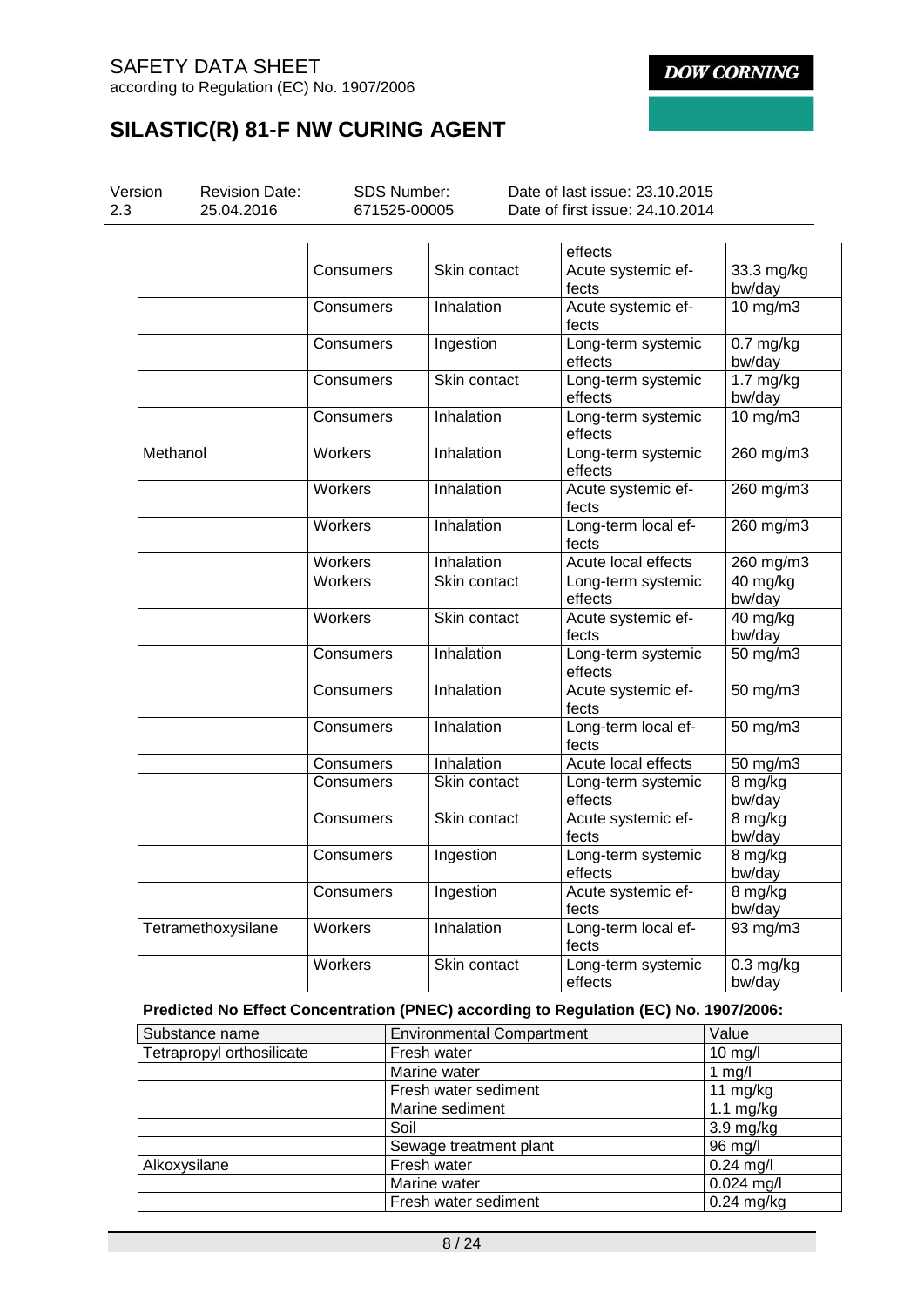# SAFETY DATA SHEET

according to Regulation (EC) No. 1907/2006

**DOW CORNING** 

# **SILASTIC(R) 81-F NW CURING AGENT**

| Version<br>2.3 | <b>Revision Date:</b><br>25.04.2016 | <b>SDS Number:</b><br>671525-00005 | Date of last issue: 23.10.2015<br>Date of first issue: 24.10.2014 |               |
|----------------|-------------------------------------|------------------------------------|-------------------------------------------------------------------|---------------|
|                |                                     | Marine sediment                    |                                                                   | $0.024$ mg/kg |
|                |                                     | Soil                               |                                                                   | $0.07$ mg/kg  |
|                |                                     |                                    | Sewage treatment plant<br>Fresh water                             |               |
|                | Methanol                            |                                    |                                                                   |               |
|                |                                     |                                    | Marine water                                                      |               |
|                |                                     |                                    | Intermittent use/release                                          |               |
|                |                                     |                                    | Sewage treatment plant                                            |               |
|                |                                     | Fresh water sediment               |                                                                   | 570.4 mg/kg   |
|                |                                     | Soil                               |                                                                   | $23.5$ mg/kg  |
|                | Tetramethoxysilane                  | Fresh water                        |                                                                   | $5$ mg/l      |
|                |                                     | Marine water                       |                                                                   | $0.5$ mg/l    |
|                |                                     |                                    | Fresh water sediment                                              |               |
|                |                                     | Marine sediment                    |                                                                   | $0.44$ mg/kg  |
|                |                                     | Soil                               |                                                                   | $0.99$ mg/kg  |
|                |                                     | Sewage treatment plant             |                                                                   | $> 1$ mg/l    |

## **8.2 Exposure controls**

## **Engineering measures**

Processing may form hazardous compounds (see section 10). Ensure adequate ventilation, especially in confined areas. Minimize workplace exposure concentrations.

### **Personal protective equipment**

| Eye protection              | Wear the following personal protective equipment:<br>Safety glasses                                                                                                                                                                                                                                                                                                                                                                                                                                                                                           |
|-----------------------------|---------------------------------------------------------------------------------------------------------------------------------------------------------------------------------------------------------------------------------------------------------------------------------------------------------------------------------------------------------------------------------------------------------------------------------------------------------------------------------------------------------------------------------------------------------------|
| Hand protection<br>Material | Chemical-resistant gloves                                                                                                                                                                                                                                                                                                                                                                                                                                                                                                                                     |
| Remarks                     | Choose gloves to protect hands against chemicals depending<br>on the concentration and quantity of the hazardous sub-<br>stance and specific to place of work. Breakthrough time is not<br>determined for the product. Change gloves often! For special<br>applications, we recommend clarifying the resistance to<br>chemicals of the aforementioned protective gloves with the<br>glove manufacturer. Take note that the product is flammable,<br>which may impact the selection of hand protection. Wash<br>hands before breaks and at the end of workday. |
| Skin and body protection    | Select appropriate protective clothing based on chemical re-<br>sistance data and an assessment of the local exposure poten-<br>tial.<br>Wear the following personal protective equipment:<br>Flame retardant antistatic protective clothing.<br>Skin contact must be avoided by using impervious protective<br>clothing (gloves, aprons, boots, etc).                                                                                                                                                                                                        |
| Respiratory protection      | Use respiratory protection unless adequate local exhaust ven-<br>tilation is provided or exposure assessment demonstrates that<br>exposures are within recommended exposure guidelines.                                                                                                                                                                                                                                                                                                                                                                       |
| Filter type                 | Self-contained breathing apparatus                                                                                                                                                                                                                                                                                                                                                                                                                                                                                                                            |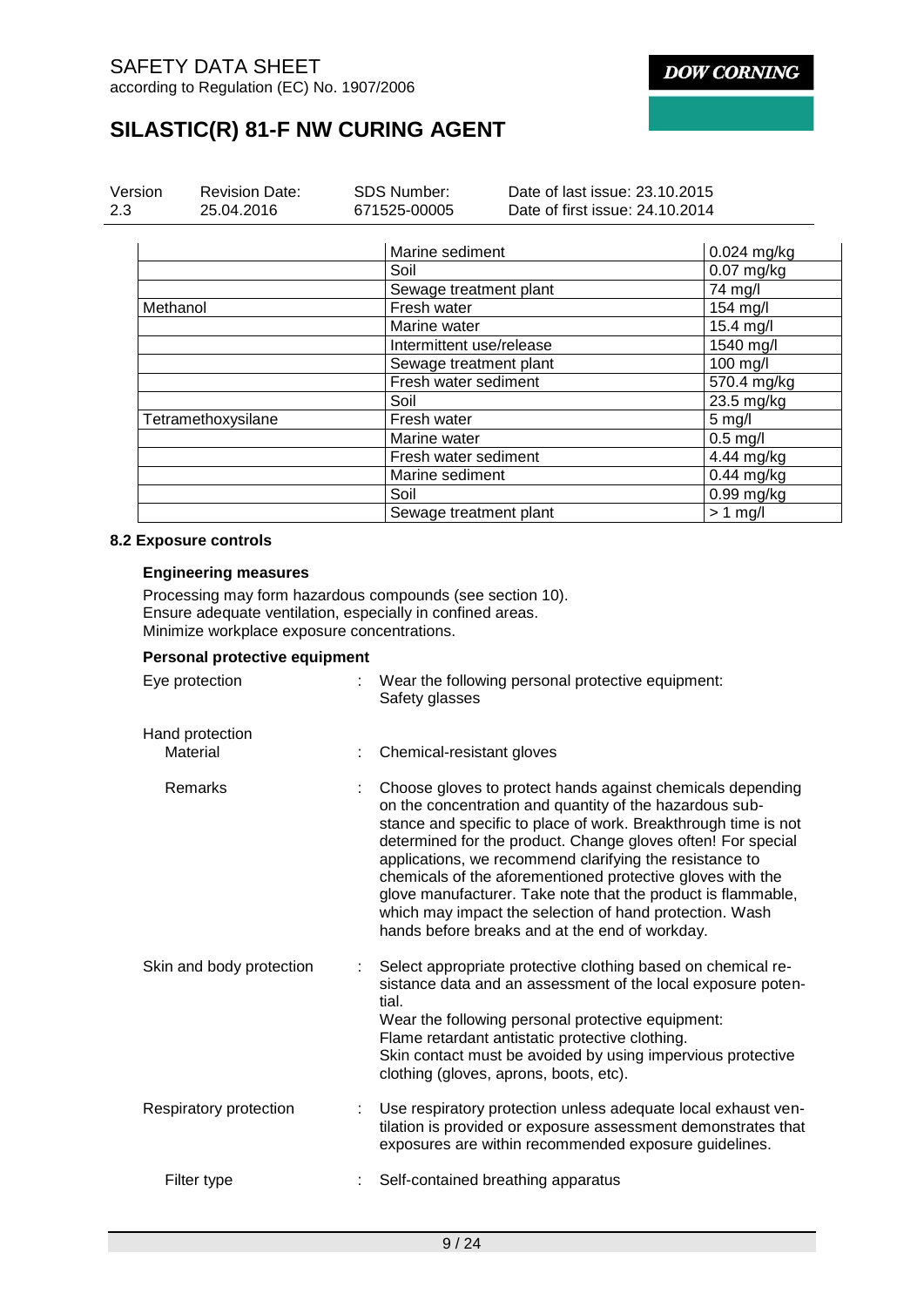# **SILASTIC(R) 81-F NW CURING AGENT**

| Version | <b>Revision Date:</b> | SDS Number:  | Date of last issue: 23.10.2015  |
|---------|-----------------------|--------------|---------------------------------|
| 2.3     | 25.04.2016            | 671525-00005 | Date of first issue: 24.10.2014 |

### **SECTION 9: Physical and chemical properties**

#### **9.1 Information on basic physical and chemical properties** Appearance : liquid

| Appearance                                   |                           | liyulu                                                   |
|----------------------------------------------|---------------------------|----------------------------------------------------------|
| Colour                                       |                           | Clear to slightly hazy, colourless                       |
| Odour                                        |                           | slight                                                   |
| <b>Odour Threshold</b>                       | ÷                         | No data available                                        |
| pH                                           |                           | No data available                                        |
| Melting point/freezing point                 | ÷                         | No data available                                        |
| Initial boiling point and boiling :<br>range |                           | > 35 °C                                                  |
| Flash point                                  | ÷                         | 64 °C<br>Method: Pensky-Martens closed cup               |
| Evaporation rate                             | ÷                         | No data available                                        |
| Flammability (solid, gas)                    | ÷                         | Not applicable                                           |
| Upper explosion limit                        |                           | No data available                                        |
| Lower explosion limit                        |                           | No data available                                        |
| Vapour pressure                              |                           | No data available                                        |
| Relative vapour density                      | t.                        | No data available                                        |
| Relative density                             |                           | 0.969                                                    |
| Solubility(ies)<br>Water solubility          |                           | No data available                                        |
| Partition coefficient: n-<br>octanol/water   |                           | No data available                                        |
| Auto-ignition temperature                    | $\mathbb{R}^{\mathbb{Z}}$ | No data available                                        |
| Decomposition temperature                    |                           | No data available                                        |
| Viscosity<br>Viscosity, dynamic              |                           | 40 mPa.s                                                 |
| <b>Explosive properties</b>                  |                           | Not explosive                                            |
| Oxidizing properties                         |                           | The substance or mixture is not classified as oxidizing. |
|                                              |                           |                                                          |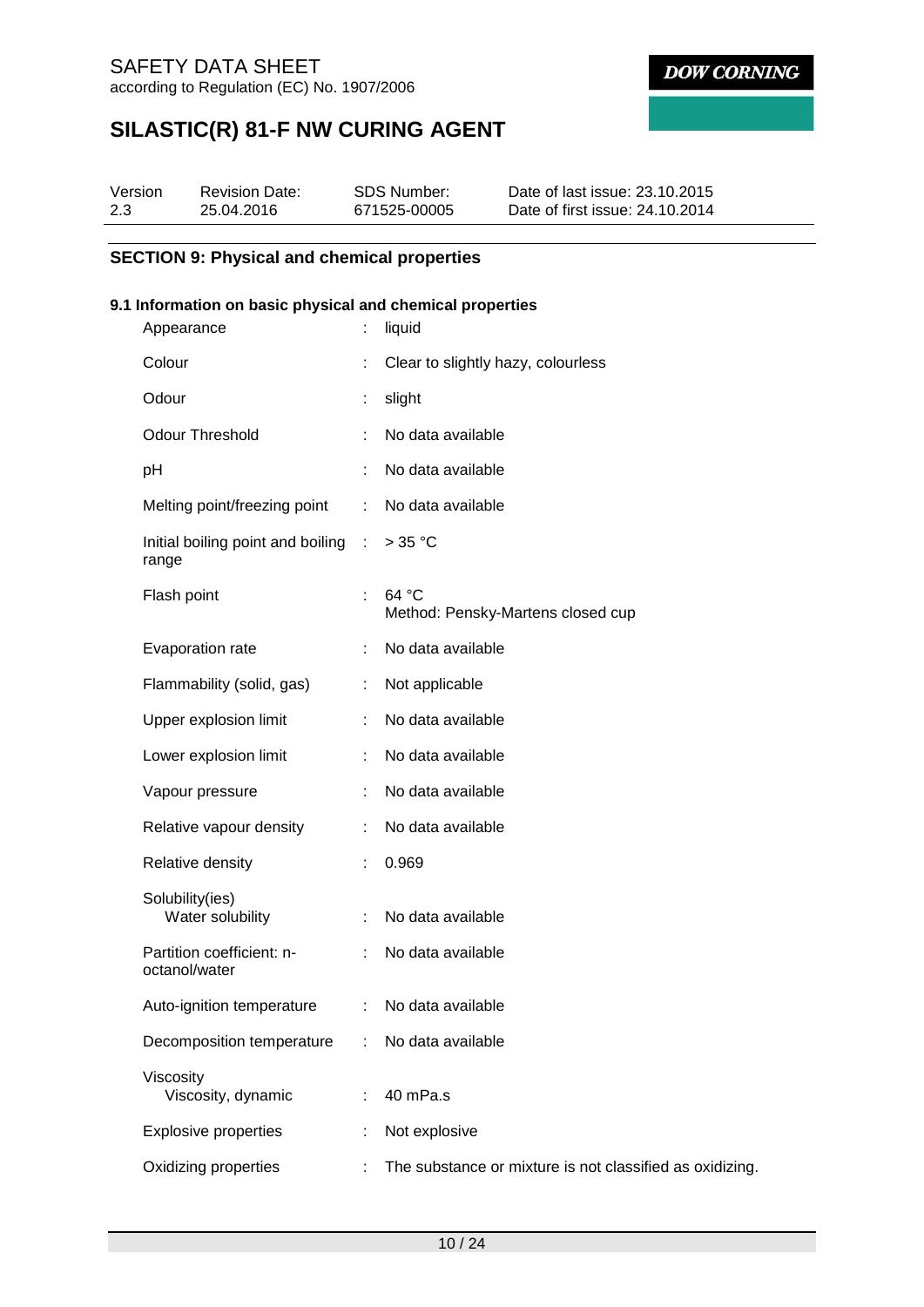# SAFETY DATA SHEET according to Regulation (EC) No. 1907/2006

**DOW CORNING** 

# **SILASTIC(R) 81-F NW CURING AGENT**

| Version<br>2.3 | <b>Revision Date:</b><br>25.04.2016          | <b>SDS Number:</b><br>671525-00005                                                  | Date of last issue: 23.10.2015<br>Date of first issue: 24.10.2014                                                                                                                                                                                                             |
|----------------|----------------------------------------------|-------------------------------------------------------------------------------------|-------------------------------------------------------------------------------------------------------------------------------------------------------------------------------------------------------------------------------------------------------------------------------|
|                | 9.2 Other information<br>Molecular weight    | No data available                                                                   |                                                                                                                                                                                                                                                                               |
|                | <b>SECTION 10: Stability and reactivity</b>  |                                                                                     |                                                                                                                                                                                                                                                                               |
|                | 10.1 Reactivity                              |                                                                                     |                                                                                                                                                                                                                                                                               |
|                | Not classified as a reactivity hazard.       |                                                                                     |                                                                                                                                                                                                                                                                               |
|                | <b>10.2 Chemical stability</b>               |                                                                                     |                                                                                                                                                                                                                                                                               |
|                | Stable under normal conditions.              |                                                                                     |                                                                                                                                                                                                                                                                               |
|                | 10.3 Possibility of hazardous reactions      |                                                                                     |                                                                                                                                                                                                                                                                               |
|                | <b>Hazardous reactions</b>                   | Combustible liquid.<br>compounds.<br>tact with water or humid air.<br>temperatures. | Vapours may form explosive mixture with air.<br>Use at elevated temperatures may form highly hazardous<br>Can react with strong oxidizing agents.<br>Hazardous decomposition products will be formed upon con-<br>Hazardous decomposition products will be formed at elevated |
|                | <b>10.4 Conditions to avoid</b>              |                                                                                     |                                                                                                                                                                                                                                                                               |
|                | Conditions to avoid                          | Exposure to moisture<br>Heat, flames and sparks.                                    |                                                                                                                                                                                                                                                                               |
|                | 10.5 Incompatible materials                  |                                                                                     |                                                                                                                                                                                                                                                                               |
|                | Materials to avoid                           | Oxidizing agents<br>Water                                                           |                                                                                                                                                                                                                                                                               |
|                | 10.6 Hazardous decomposition products        |                                                                                     |                                                                                                                                                                                                                                                                               |
| air            | Contact with water or humid                  | Propan-1-ol<br>Methanol                                                             |                                                                                                                                                                                                                                                                               |
|                | Thermal decomposition                        | <b>Benzene</b><br>Formaldehyde                                                      |                                                                                                                                                                                                                                                                               |
|                | <b>SECTION 11: Toxicological information</b> |                                                                                     |                                                                                                                                                                                                                                                                               |

# **11.1 Information on toxicological effects**

| Information on likely routes of : Inhalation |              |
|----------------------------------------------|--------------|
| exposure                                     | Skin contact |
|                                              | Ingestion    |
|                                              | Eye contact  |

### **Acute toxicity**

Not classified based on available information.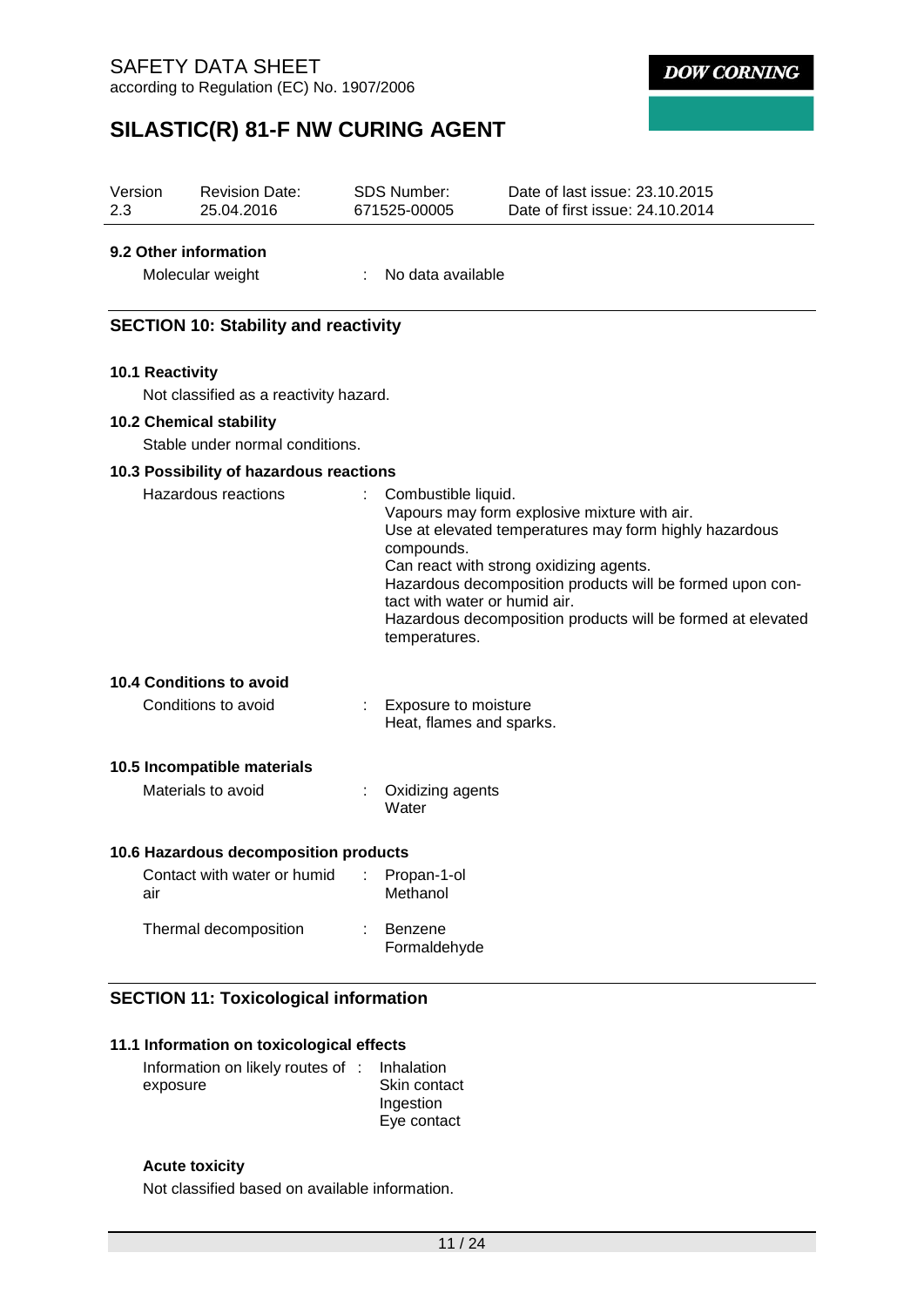# **SILASTIC(R) 81-F NW CURING AGENT**

| 2.3 | Version                   | <b>Revision Date:</b><br>25.04.2016      | <b>SDS Number:</b><br>671525-00005                                                                                                  | Date of last issue: 23.10.2015<br>Date of first issue: 24.10.2014                                            |
|-----|---------------------------|------------------------------------------|-------------------------------------------------------------------------------------------------------------------------------------|--------------------------------------------------------------------------------------------------------------|
|     | Product:                  |                                          |                                                                                                                                     |                                                                                                              |
|     |                           | Acute oral toxicity                      | Method: Calculation method                                                                                                          | : Acute toxicity estimate: $> 2,000$ mg/kg                                                                   |
|     | Acute inhalation toxicity |                                          | : Acute toxicity estimate: $> 20$ mg/l<br>Exposure time: 4 h<br>Test atmosphere: vapour<br>Method: Calculation method               |                                                                                                              |
|     |                           | Acute dermal toxicity                    | Method: Calculation method                                                                                                          | : Acute toxicity estimate: $> 2,000$ mg/kg                                                                   |
|     |                           | Components:                              |                                                                                                                                     |                                                                                                              |
|     |                           | Trimethoxyphenylsilane:                  |                                                                                                                                     |                                                                                                              |
|     |                           | Acute oral toxicity                      | : LD50 (Rat): 1,049 mg/kg<br>Remarks: Based on test data                                                                            |                                                                                                              |
|     |                           | Dimethylbis[(1-oxoneodecyl)oxy]stannane: |                                                                                                                                     |                                                                                                              |
|     |                           | Acute oral toxicity                      | : LD50 (Rat): 894 mg/kg                                                                                                             | Method: OECD Test Guideline 401                                                                              |
|     |                           | Acute dermal toxicity                    | LD50 (Rat): $> 2,000$ mg/kg<br>toxicity                                                                                             | Method: OECD Test Guideline 402<br>Assessment: The substance or mixture has no acute dermal                  |
|     | <b>Methanol:</b>          |                                          |                                                                                                                                     |                                                                                                              |
|     |                           | Acute oral toxicity                      | Method: Expert judgement                                                                                                            | Acute toxicity estimate (Humans): 300 mg/kg                                                                  |
|     |                           | Acute inhalation toxicity                | Acute toxicity estimate: 3 mg/l<br>Exposure time: 4 h<br>Test atmosphere: vapour<br>Method: Expert judgement<br>1272/2008, Annex VI | Remarks: Based on harmonised classification in EU regulation                                                 |
|     |                           | Acute dermal toxicity                    | Method: Expert judgement                                                                                                            | : Acute toxicity estimate (Humans): 300 mg/kg                                                                |
|     |                           | Tetramethoxysilane:                      |                                                                                                                                     |                                                                                                              |
|     |                           | Acute oral toxicity                      | : LD50 (Rat): $> 2,000$ mg/kg<br>icity                                                                                              | Assessment: The substance or mixture has no acute oral tox-<br>Remarks: Based on data from similar materials |
|     |                           | Acute inhalation toxicity                | LC50 (Rat): 63 ppm<br>Exposure time: 4 h<br>Test atmosphere: vapour<br>Remarks: Based on test data                                  |                                                                                                              |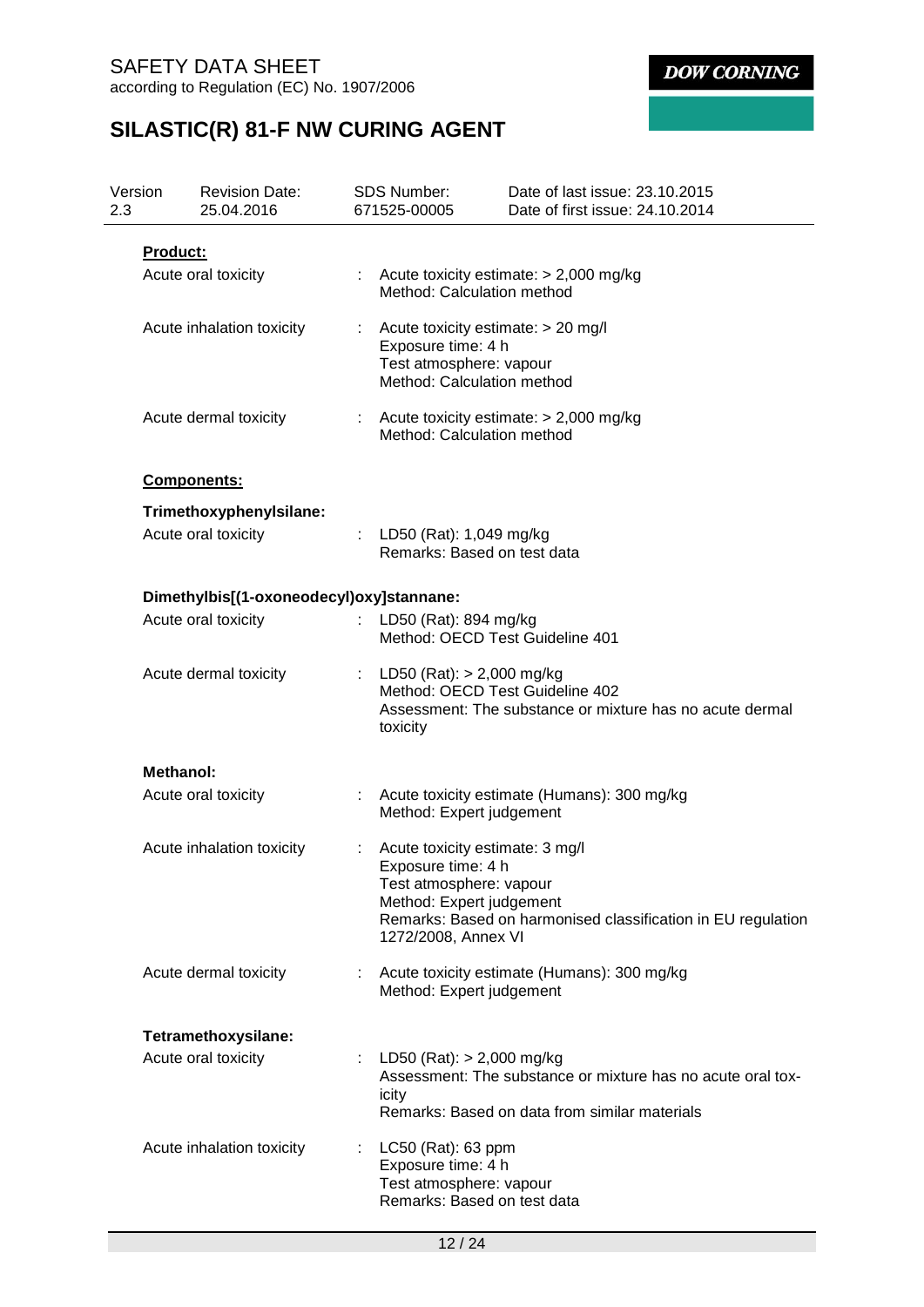# **SILASTIC(R) 81-F NW CURING AGENT**

| Version | <b>Revision Date:</b> | <b>SDS Number:</b>                                         | Date of last issue: 23.10.2015                                                                                      |
|---------|-----------------------|------------------------------------------------------------|---------------------------------------------------------------------------------------------------------------------|
| 2.3     | 25.04.2016            | 671525-00005                                               | Date of first issue: 24.10.2014                                                                                     |
|         | Acute dermal toxicity | : LD50 (Rabbit): $17,544$ mg/kg<br>toxicity<br>literature. | Assessment: The substance or mixture has no acute dermal<br>Remarks: Information taken from reference works and the |

# **Skin corrosion/irritation**

Not classified based on available information.

#### **Components:**

### **Trimethoxyphenylsilane:**

Species: Rabbit Result: No skin irritation Remarks: Based on test data

#### **Dimethylbis[(1-oxoneodecyl)oxy]stannane:**

Species: Rabbit Method: OECD Test Guideline 404 Result: No skin irritation

#### **Methanol:**

Species: Rabbit Result: No skin irritation

#### **Tetramethoxysilane:**

Species: Rabbit Result: Skin irritation Remarks: Based on data from similar materials

#### **Serious eye damage/eye irritation**

Not classified based on available information.

### **Components:**

#### **Trimethoxyphenylsilane:**

Species: Rabbit Result: No eye irritation Remarks: Based on data from similar materials

#### **Dimethylbis[(1-oxoneodecyl)oxy]stannane:**

Species: Rabbit Method: OECD Test Guideline 405 Result: No eye irritation

#### **Methanol:**

Species: Rabbit Result: No eye irritation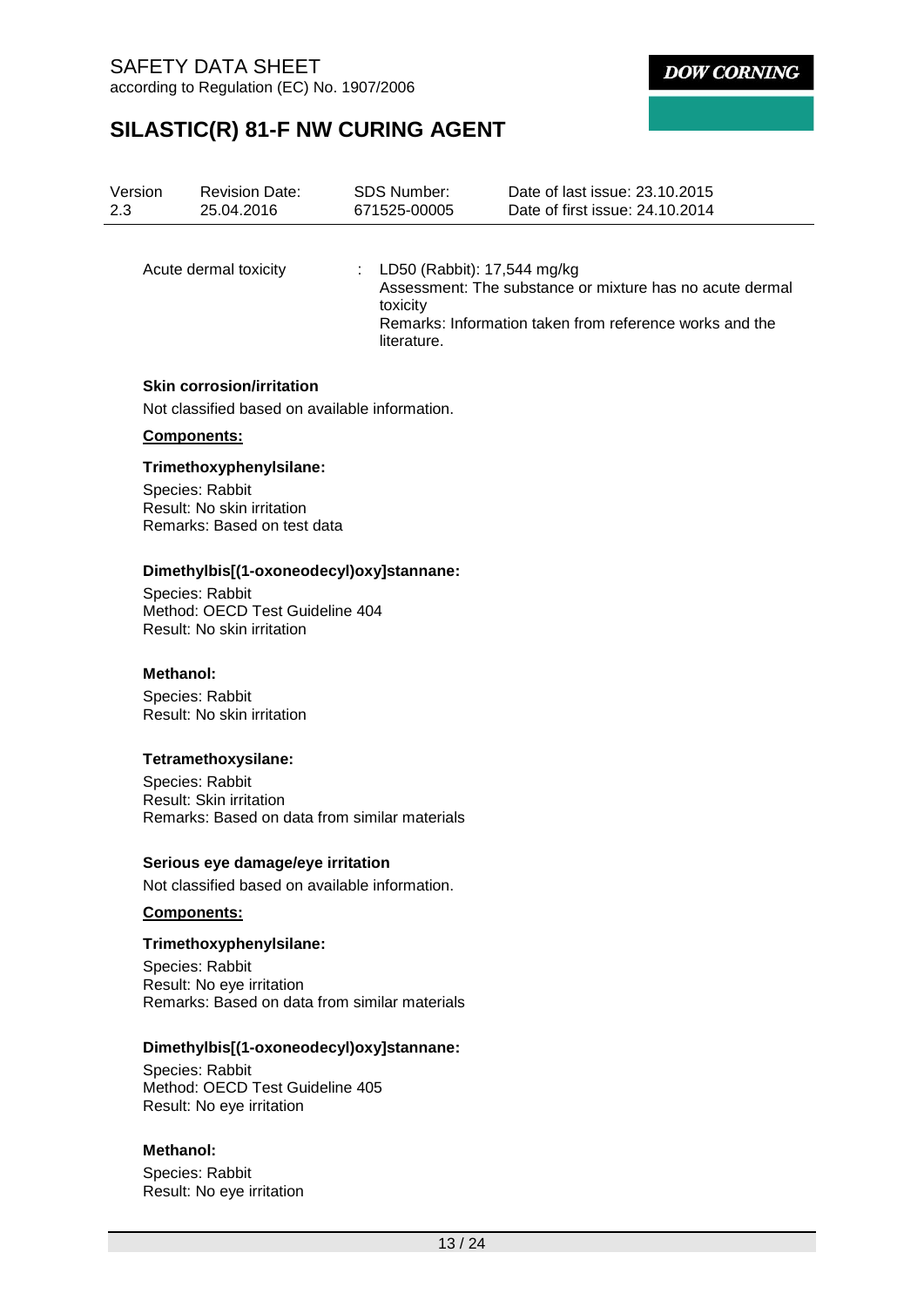# SAFETY DATA SHEET according to Regulation (EC) No. 1907/2006

**DOW CORNING** 

# **SILASTIC(R) 81-F NW CURING AGENT**

| Version | <b>Revision Date:</b> | SDS Number:  | Date of last issue: 23.10.2015  |
|---------|-----------------------|--------------|---------------------------------|
| 2.3     | 25.04.2016            | 671525-00005 | Date of first issue: 24.10.2014 |

#### **Tetramethoxysilane:**

Result: Irreversible effects on the eye Remarks: Based on test data

### **Respiratory or skin sensitisation**

#### **Skin sensitisation**

Not classified based on available information.

### **Respiratory sensitisation**

Not classified based on available information.

### **Components:**

#### **Methanol:**

Test Type: Maximisation Test Exposure routes: Skin contact Species: Guinea pig Result: negative

#### **Tetramethoxysilane:**

Assessment: Does not cause skin sensitisation.

Test Type: Buehler Test Species: Guinea pig Remarks: Based on data from similar materials

#### **Germ cell mutagenicity**

Not classified based on available information.

### **Components:**

## **Trimethoxyphenylsilane:**

| Genotoxicity in vitro | : Test Type: Bacterial reverse mutation assay (AMES) |  |
|-----------------------|------------------------------------------------------|--|
|                       | Result: negative                                     |  |
|                       | Remarks: Based on test data                          |  |
|                       |                                                      |  |

### **Dimethylbis[(1-oxoneodecyl)oxy]stannane:**

| Genotoxicity in vitro | : Test Type: Bacterial reverse mutation assay (AMES)<br>Method: OECD Test Guideline 471<br>Result: negative  |
|-----------------------|--------------------------------------------------------------------------------------------------------------|
| Methanol:             |                                                                                                              |
| Genotoxicity in vitro | : Test Type: Bacterial reverse mutation assay (AMES)<br>Method: OECD Test Guideline 471<br>Result: negative  |
|                       | Test Type: In vitro mammalian cell gene mutation test<br>Method: OECD Test Guideline 476<br>Result: negative |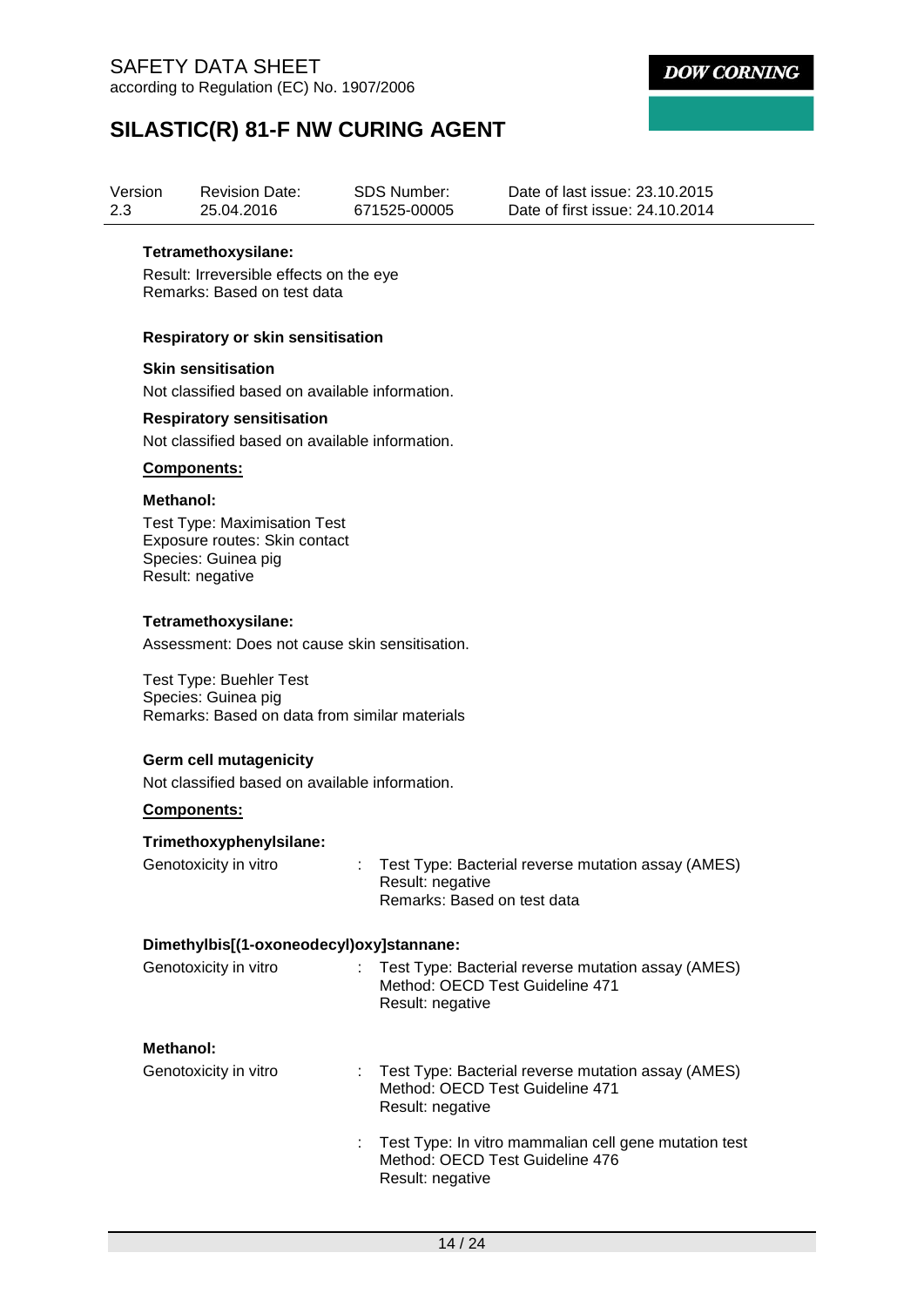# **SILASTIC(R) 81-F NW CURING AGENT**

| Version<br>2.3 |                      | <b>Revision Date:</b><br>25.04.2016                                                                                                         |   | <b>SDS Number:</b><br>671525-00005                                                                                                                                      | Date of last issue: 23.10.2015<br>Date of first issue: 24.10.2014                                                                                             |  |  |
|----------------|----------------------|---------------------------------------------------------------------------------------------------------------------------------------------|---|-------------------------------------------------------------------------------------------------------------------------------------------------------------------------|---------------------------------------------------------------------------------------------------------------------------------------------------------------|--|--|
|                | Genotoxicity in vivo |                                                                                                                                             |   | Test Type: Mammalian erythrocyte micronucleus test (in vivo<br>cytogenetic assay)<br>Species: Mouse<br>Application Route: Intraperitoneal injection<br>Result: negative |                                                                                                                                                               |  |  |
|                |                      | Tetramethoxysilane:                                                                                                                         |   |                                                                                                                                                                         |                                                                                                                                                               |  |  |
|                |                      | Genotoxicity in vivo                                                                                                                        |   | cytogenetic assay)<br>Species: Rat<br>Application Route: Inhalation<br>Result: negative<br>Remarks: Based on test data                                                  | Test Type: Mammalian erythrocyte micronucleus test (in vivo                                                                                                   |  |  |
|                | sessment             |                                                                                                                                             |   |                                                                                                                                                                         | Germ cell mutagenicity-As- : Animal testing did not show any mutagenic effects.                                                                               |  |  |
|                |                      | Carcinogenicity<br>Not classified based on available information.                                                                           |   |                                                                                                                                                                         |                                                                                                                                                               |  |  |
|                | Components:          |                                                                                                                                             |   |                                                                                                                                                                         |                                                                                                                                                               |  |  |
|                | <b>Methanol:</b>     | Species: Mouse<br>Application Route: inhalation (vapour)<br>Exposure time: 18 Months<br>Method: OECD Test Guideline 453<br>Result: negative |   |                                                                                                                                                                         |                                                                                                                                                               |  |  |
|                |                      | <b>Reproductive toxicity</b><br>Suspected of damaging the unborn child.                                                                     |   |                                                                                                                                                                         |                                                                                                                                                               |  |  |
|                | <b>Components:</b>   |                                                                                                                                             |   |                                                                                                                                                                         |                                                                                                                                                               |  |  |
|                |                      | Trimethoxyphenylsilane:                                                                                                                     |   |                                                                                                                                                                         |                                                                                                                                                               |  |  |
|                |                      | Effects on fertility                                                                                                                        |   | Species: Rat, male and female<br>Application Route: Ingestion<br>Symptoms: No effects on fertility<br>Remarks: Based on test data                                       | Test Type: Combined repeated dose toxicity study with the<br>reproduction/developmental toxicity screening test                                               |  |  |
|                | ment                 | Effects on foetal develop-                                                                                                                  |   | Species: Rat, male and female<br>Application Route: Ingestion<br>Remarks: Based on test data                                                                            | Test Type: Combined repeated dose toxicity study with the<br>reproduction/developmental toxicity screening test<br>Symptoms: No effects on foetal development |  |  |
|                | sessment             | Reproductive toxicity - As-                                                                                                                 | ÷ |                                                                                                                                                                         | No evidence of adverse effects on sexual function and fertility,<br>or on development, based on animal experiments.                                           |  |  |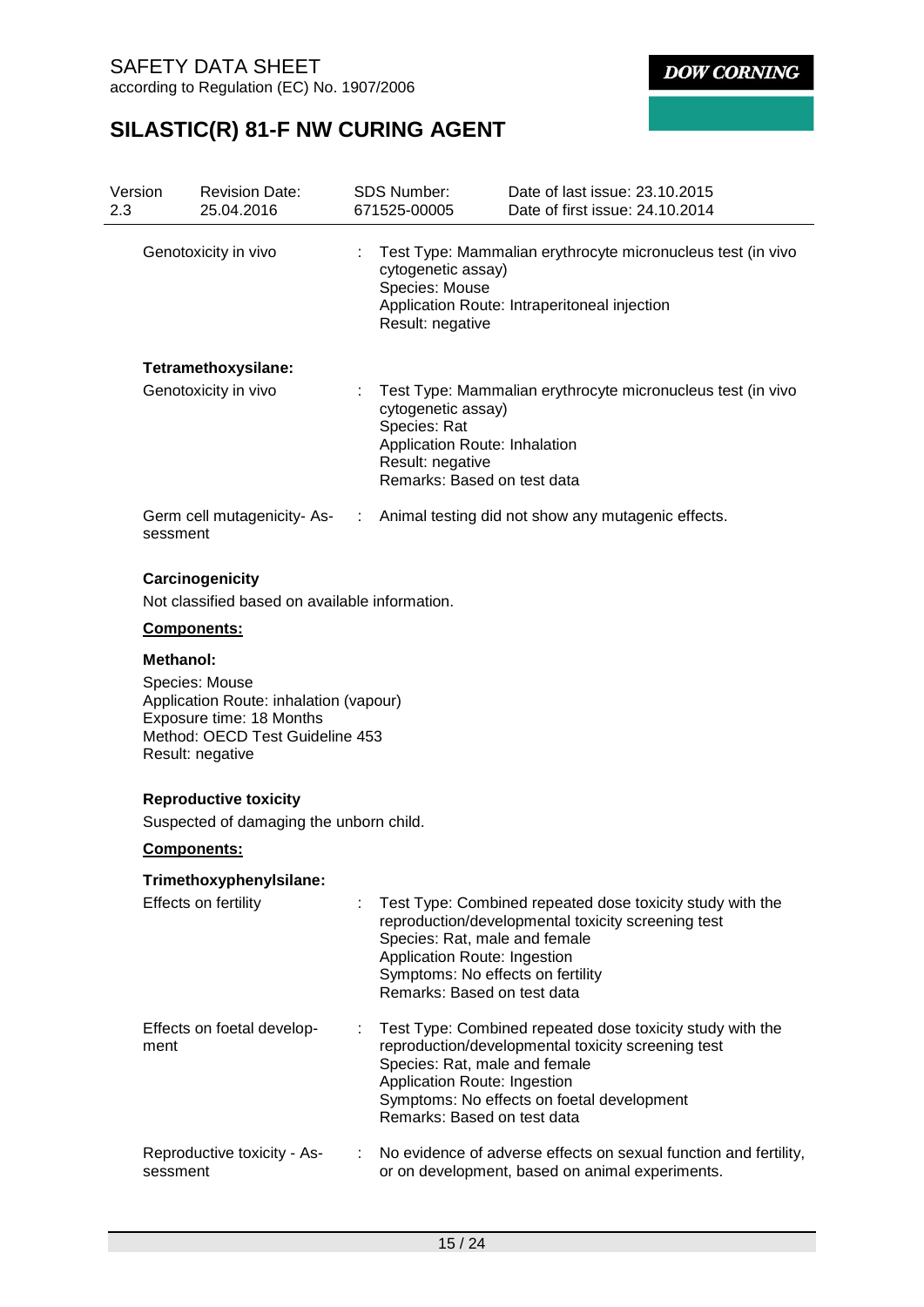# **SILASTIC(R) 81-F NW CURING AGENT**

| Version<br>2.3 | <b>Revision Date:</b><br>25.04.2016      |   | <b>SDS Number:</b><br>671525-00005                                        | Date of last issue: 23.10.2015<br>Date of first issue: 24.10.2014                                                                       |
|----------------|------------------------------------------|---|---------------------------------------------------------------------------|-----------------------------------------------------------------------------------------------------------------------------------------|
|                | Dimethylbis[(1-oxoneodecyl)oxy]stannane: |   |                                                                           |                                                                                                                                         |
| sessment       | Reproductive toxicity - As-              |   | animal experiments.                                                       | : Some evidence of adverse effects on development, based on                                                                             |
|                | Methanol:                                |   |                                                                           |                                                                                                                                         |
|                | Effects on fertility                     |   | Species: Mouse<br>Application Route: Ingestion<br>Result: negative        | Test Type: Fertility/early embryonic development                                                                                        |
| ment           | Effects on foetal develop-               | ÷ | Species: Mouse<br>Application Route: Ingestion<br>Result: positive<br>es. | Test Type: Embryo-foetal development<br>Method: OECD Test Guideline 414<br>Remarks: The effects were seen only at maternally toxic dos- |

#### **STOT - single exposure**

Not classified based on available information.

## **Components:**

#### **Methanol:**

Target Organs: Eyes, Central nervous system Assessment: Causes damage to organs.

### **STOT - repeated exposure**

May cause damage to organs through prolonged or repeated exposure.

#### **Components:**

#### **Trimethoxyphenylsilane:**

Exposure routes: Ingestion Target Organs: Bladder, Kidney Assessment: Shown to produce significant health effects in animals at concentrations of >10 to 100 mg/kg bw.

Exposure routes: inhalation (vapour) Assessment: No significant health effects observed in animals at concentrations of 1 mg/l/6h/d or less.

#### **Dimethylbis[(1-oxoneodecyl)oxy]stannane:**

Exposure routes: Ingestion Target Organs: Immune system, Central nervous system Assessment: Shown to produce significant health effects in animals at concentrations of 10 mg/kg bw or less.

#### **Tetramethoxysilane:**

Exposure routes: inhalation (vapour) Target Organs: Respiratory system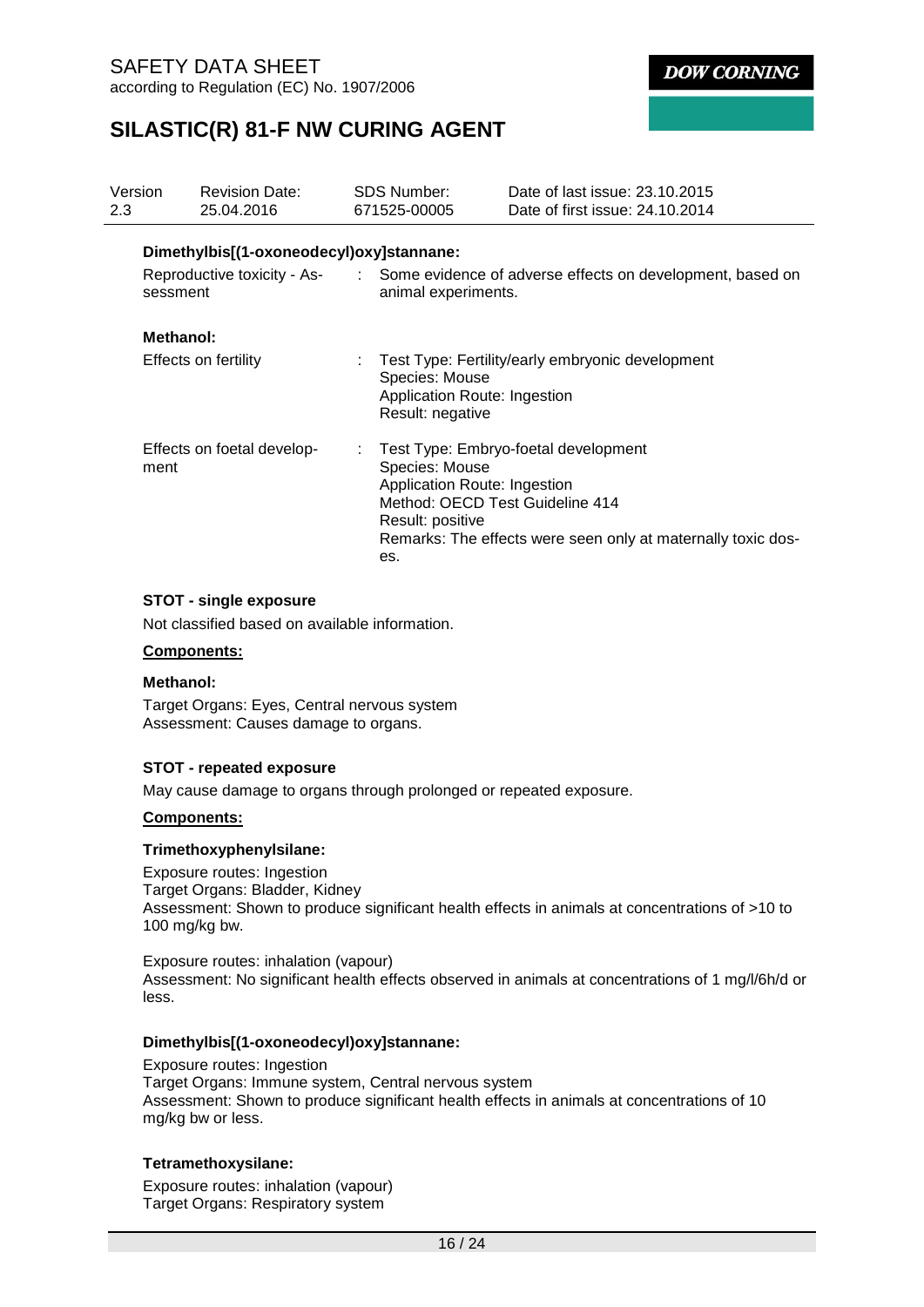

# **SILASTIC(R) 81-F NW CURING AGENT**

| Version | <b>Revision Date:</b> | SDS Number:  | Date of last issue: 23.10.2015  |
|---------|-----------------------|--------------|---------------------------------|
| 2.3     | 25.04.2016            | 671525-00005 | Date of first issue: 24.10.2014 |

Assessment: Shown to produce significant health effects in animals at concentrations of 0.2 mg/l/6h/d or less.

#### **Repeated dose toxicity**

#### **Components:**

#### **Trimethoxyphenylsilane:**

Species: Rat Application Route: Ingestion Target Organs: Bladder, Kidney Remarks: Based on test data

Species: Rat Application Route: inhalation (vapour) Remarks: Based on test data

#### **Dimethylbis[(1-oxoneodecyl)oxy]stannane:**

Species: Rat NOAEL: < 1.6 mg/kg Application Route: Ingestion Exposure time: 90 Days Remarks: Based on data from similar materials

#### **Methanol:**

Species: Rat NOAEL: 1.06 mg/l Application Route: inhalation (vapour) Exposure time: 90 Days

#### **Tetramethoxysilane:**

Species: Rat Application Route: inhalation (vapour) Target Organs: Respiratory system Remarks: Based on test data

#### **Aspiration toxicity**

Not classified based on available information.

#### **SECTION 12: Ecological information**

**12.1 Toxicity**

#### **Components:**

### **Trimethoxyphenylsilane:**

Toxicity to fish : LC50 (Oncorhynchus mykiss (rainbow trout)): > 100 mg/l Exposure time: 96 h Method: OECD Test Guideline 203 Remarks: Based on data from similar materials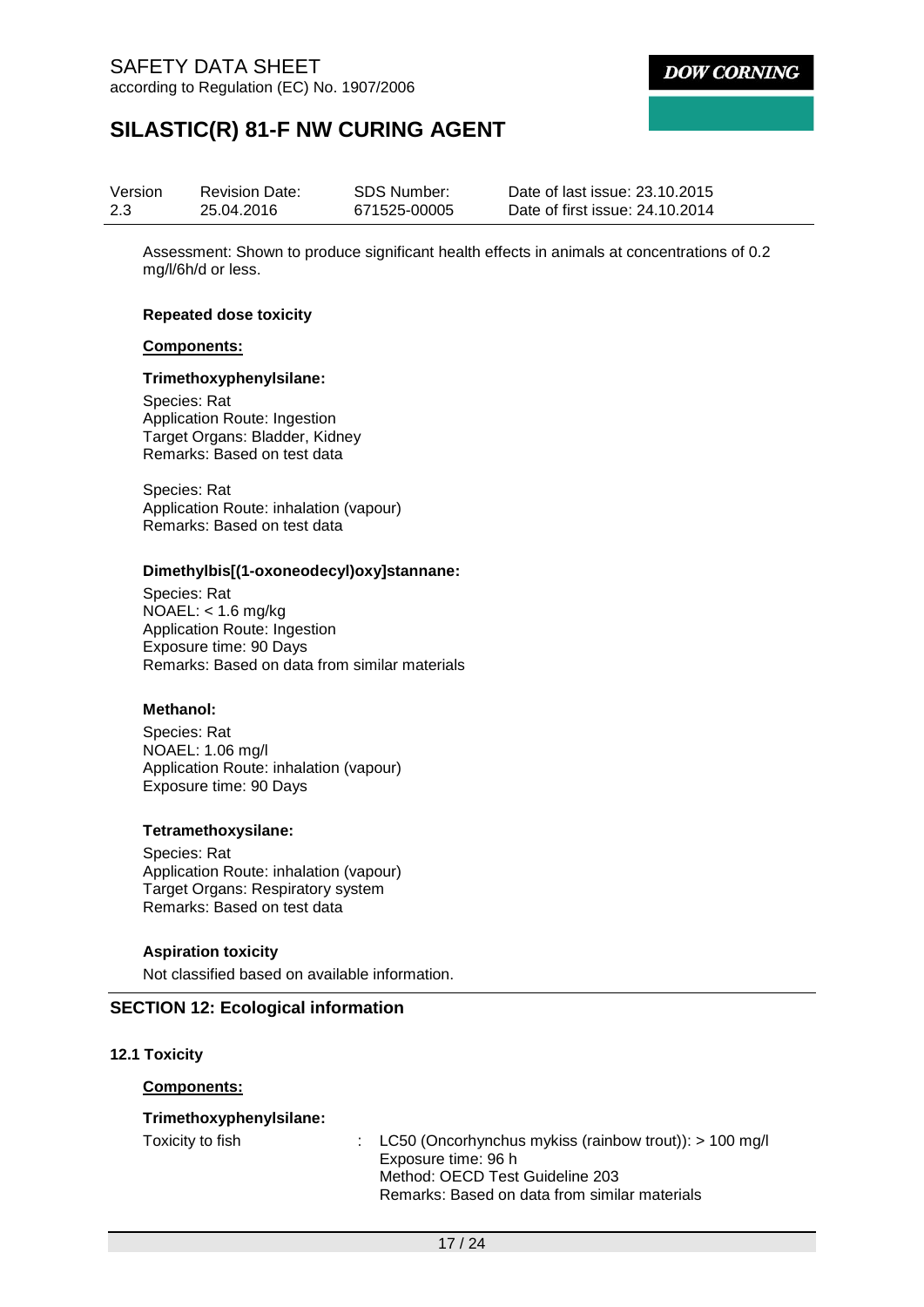# **SILASTIC(R) 81-F NW CURING AGENT**

| Version<br>2.3 | <b>Revision Date:</b><br>25.04.2016                      |    | <b>SDS Number:</b><br>671525-00005                                                                                                                                   | Date of last issue: 23.10.2015<br>Date of first issue: 24.10.2014                                       |
|----------------|----------------------------------------------------------|----|----------------------------------------------------------------------------------------------------------------------------------------------------------------------|---------------------------------------------------------------------------------------------------------|
|                | Toxicity to daphnia and other :<br>aquatic invertebrates |    | EC50 (Daphnia sp.): > 0.0029 mg/l<br>Exposure time: 48 h<br>Method: OECD Test Guideline 202<br>Remarks: Based on test data<br>No toxicity at the limit of solubility |                                                                                                         |
|                | Toxicity to algae                                        | ÷. | mg/l<br>Exposure time: 72 h<br>Method: OECD Test Guideline 201<br>Remarks: Based on test data<br>No toxicity at the limit of solubility                              | ErC50 (Pseudokirchneriella subcapitata (green algae)): > 0.17                                           |
|                | Toxicity to bacteria                                     |    | EC50 : > 1,000 mg/l<br>Exposure time: 3 h<br>Method: OECD Test Guideline 209                                                                                         | Remarks: Based on data from similar materials                                                           |
|                | Dimethylbis[(1-oxoneodecyl)oxy]stannane:                 |    |                                                                                                                                                                      |                                                                                                         |
|                | Toxicity to fish                                         |    | Exposure time: 96 h<br>Method: OECD Test Guideline 203                                                                                                               | LC50 (Danio rerio (zebra fish)): > 100 mg/l<br>Remarks: Based on data from similar materials            |
|                | Toxicity to daphnia and other :<br>aquatic invertebrates |    | Exposure time: 48 h<br>Method: OECD Test Guideline 202                                                                                                               | EC50 (Daphnia magna (Water flea)): 17 mg/l<br>Remarks: Based on data from similar materials             |
|                | Toxicity to algae                                        | ÷. | Exposure time: 72 h<br>Method: OECD Test Guideline 201                                                                                                               | ErC50 (Desmodesmus subspicatus (green algae)): 37 mg/l<br>Remarks: Based on data from similar materials |
|                |                                                          |    | Exposure time: 72 h<br>Method: OECD Test Guideline 201                                                                                                               | EC10 (Desmodesmus subspicatus (green algae)): 5.7 mg/l<br>Remarks: Based on data from similar materials |
|                | <b>Methanol:</b>                                         |    |                                                                                                                                                                      |                                                                                                         |
|                | Toxicity to fish                                         |    | Exposure time: 96 h                                                                                                                                                  | LC50 (Lepomis macrochirus (Bluegill sunfish)): 15,400 mg/l                                              |
|                | Toxicity to daphnia and other<br>aquatic invertebrates   |    | Exposure time: 48 h                                                                                                                                                  | EC50 (Daphnia magna (Water flea)): > 10,000 mg/l                                                        |
|                | Toxicity to algae                                        |    | mg/l<br>Exposure time: 96 h<br>Method: OPPTS 850.5400                                                                                                                | EC50 (Pseudokirchneriella subcapitata (green algae)): 22,000                                            |
|                | Toxicity to bacteria                                     |    | EC50: 20,000 mg/l                                                                                                                                                    |                                                                                                         |
|                |                                                          |    | 18/24                                                                                                                                                                |                                                                                                         |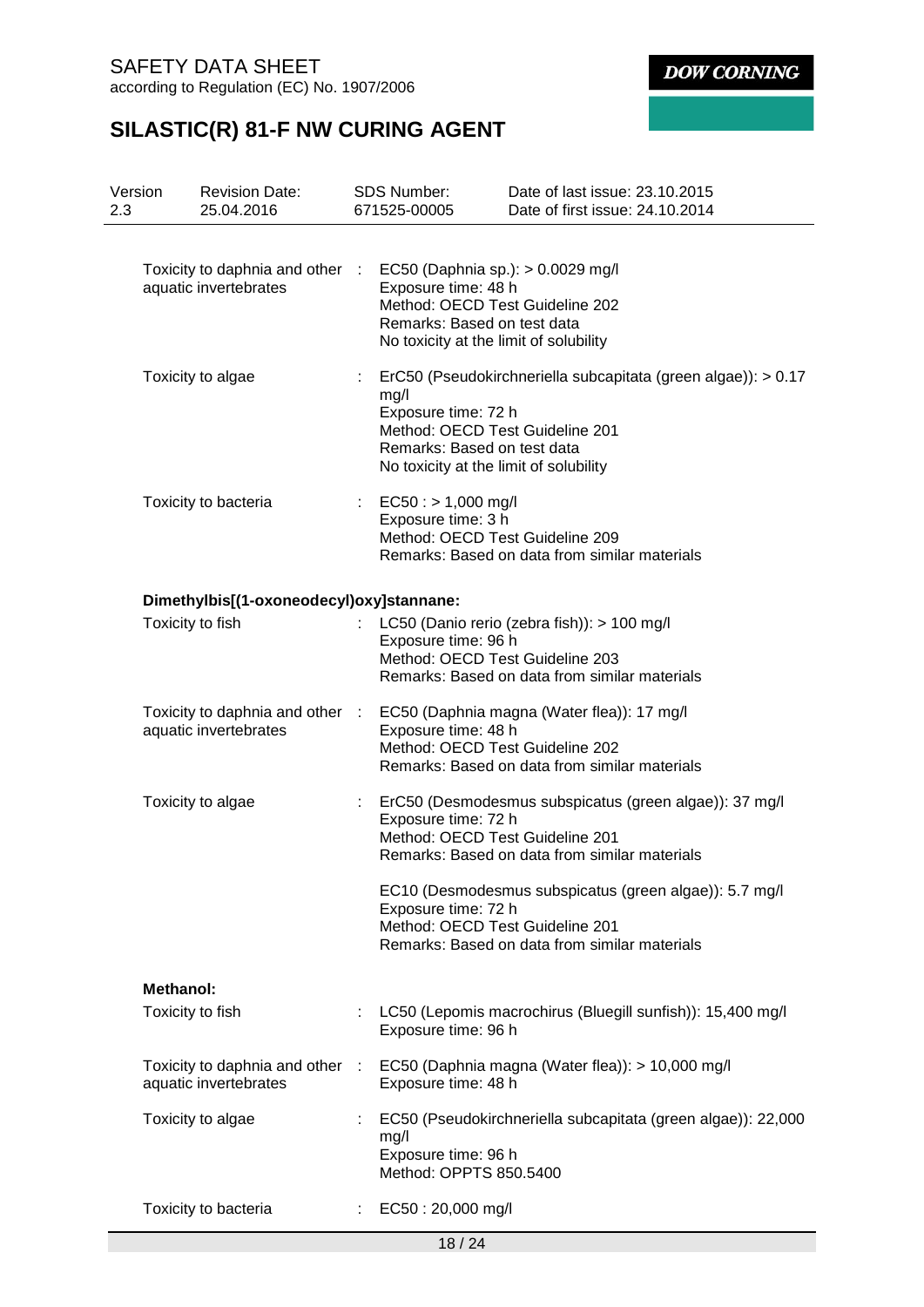# **SILASTIC(R) 81-F NW CURING AGENT**

| Version<br>2.3 |                  | <b>Revision Date:</b><br>25.04.2016                      |                       | <b>SDS Number:</b><br>671525-00005                                                                                  | Date of last issue: 23.10.2015<br>Date of first issue: 24.10.2014                                                                           |
|----------------|------------------|----------------------------------------------------------|-----------------------|---------------------------------------------------------------------------------------------------------------------|---------------------------------------------------------------------------------------------------------------------------------------------|
|                |                  |                                                          |                       | Exposure time: 15 h                                                                                                 |                                                                                                                                             |
|                | icity)           | Toxicity to fish (Chronic tox-                           | $\mathbb{Z}^{\times}$ | NOEC: 15,800 mg/l<br>Exposure time: 200 h                                                                           | Species: Oryzias latipes (Orange-red killifish)                                                                                             |
|                |                  | Tetramethoxysilane:                                      |                       |                                                                                                                     |                                                                                                                                             |
|                | Toxicity to fish |                                                          |                       | Exposure time: 96 h                                                                                                 | LC50 (Danio rerio (zebra fish)): > 245 mg/l<br>Method: Directive 67/548/EEC, Annex V, C.1.<br>Remarks: Based on data from similar materials |
|                |                  | Toxicity to daphnia and other :<br>aquatic invertebrates |                       | Exposure time: 48 h<br>Method: OECD Test Guideline 202<br>No toxicity at the limit of solubility                    | EC50 (Daphnia magna (Water flea)): > 75 mg/l<br>Remarks: Based on data from similar materials                                               |
|                |                  | Toxicity to algae                                        |                       | Exposure time: 72 h<br>Method: OECD Test Guideline 201                                                              | ErC50 (Selenastrum capricornutum (green algae)): > 22 mg/l<br>Remarks: No toxicity at the limit of solubility                               |
|                |                  | <b>Ecotoxicology Assessment</b>                          |                       |                                                                                                                     |                                                                                                                                             |
|                |                  | Acute aquatic toxicity                                   |                       |                                                                                                                     | This product has no known ecotoxicological effects.                                                                                         |
|                |                  | 12.2 Persistence and degradability                       |                       |                                                                                                                     |                                                                                                                                             |
|                | Components:      |                                                          |                       |                                                                                                                     |                                                                                                                                             |
|                |                  | Trimethoxyphenylsilane:                                  |                       |                                                                                                                     |                                                                                                                                             |
|                |                  | Biodegradability                                         |                       | Result: Not readily biodegradable.<br>Biodegradation: 1 %<br>Exposure time: 28 d<br>Method: OECD Test Guideline 310 | Remarks: Based on data from similar materials                                                                                               |
|                |                  | Dimethylbis[(1-oxoneodecyl)oxy]stannane:                 |                       |                                                                                                                     |                                                                                                                                             |
|                |                  | Biodegradability                                         |                       | Result: Not readily biodegradable.<br>Biodegradation: 3 %<br>Exposure time: 35 d                                    | Method: OECD Test Guideline 301F<br>Remarks: Based on data from similar materials                                                           |
|                | <b>Methanol:</b> |                                                          |                       |                                                                                                                     |                                                                                                                                             |
|                |                  | Biodegradability                                         |                       | Result: Readily biodegradable.<br>Biodegradation: 95 %<br>Exposure time: 20 d                                       |                                                                                                                                             |
|                |                  | Tetramethoxysilane:                                      |                       |                                                                                                                     |                                                                                                                                             |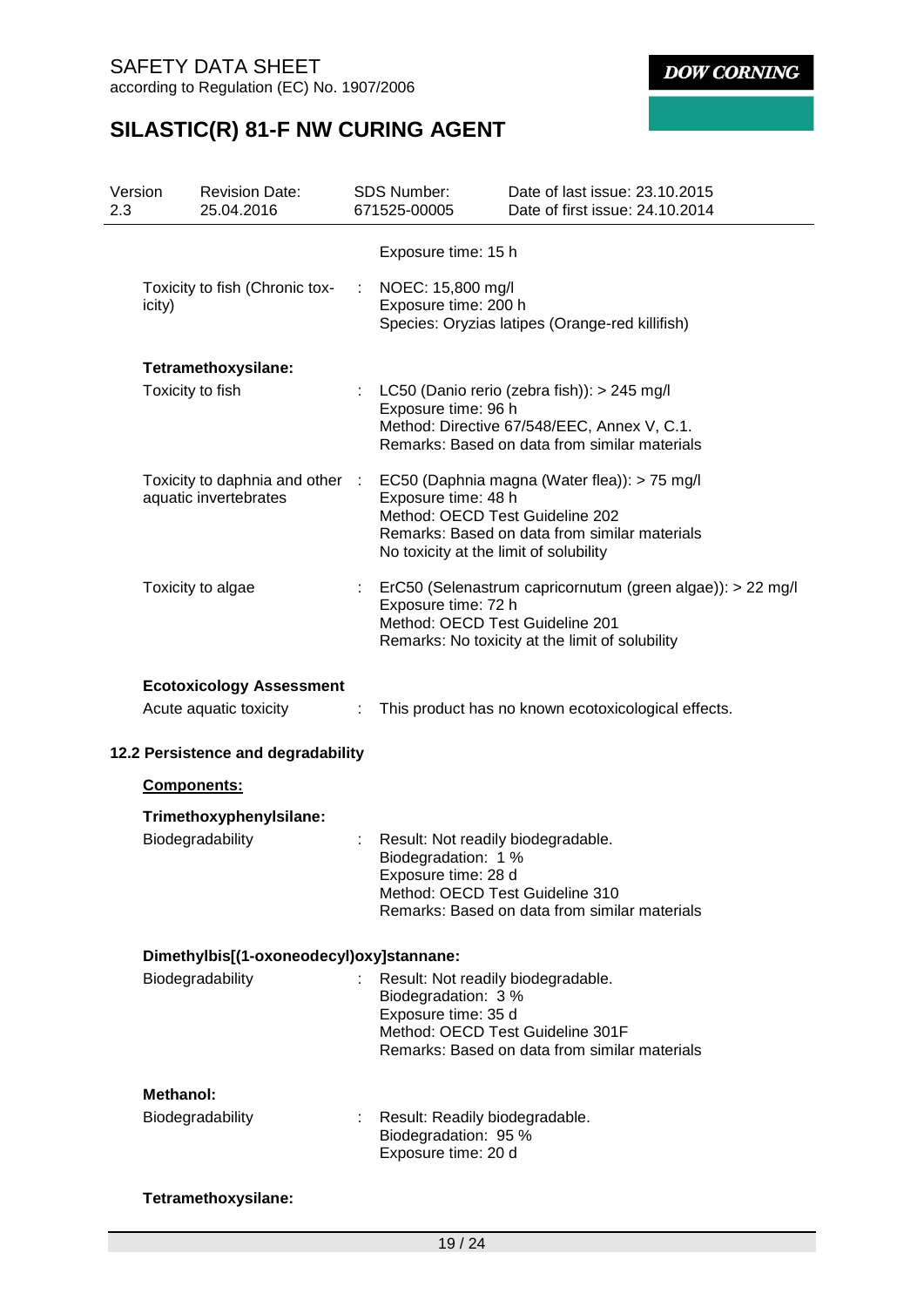# **SILASTIC(R) 81-F NW CURING AGENT**

| Version<br>2.3 |                  | <b>Revision Date:</b><br>25.04.2016        |    | <b>SDS Number:</b><br>671525-00005   | Date of last issue: 23.10.2015<br>Date of first issue: 24.10.2014                                          |
|----------------|------------------|--------------------------------------------|----|--------------------------------------|------------------------------------------------------------------------------------------------------------|
|                |                  | Stability in water                         |    | Degradation half life: < 3 min pH: 7 |                                                                                                            |
|                |                  | 12.3 Bioaccumulative potential             |    |                                      |                                                                                                            |
|                | Components:      |                                            |    |                                      |                                                                                                            |
|                | <b>Methanol:</b> |                                            |    |                                      |                                                                                                            |
|                |                  | <b>Bioaccumulation</b>                     | ÷. | Bioconcentration factor (BCF): < 10  | Species: Leuciscus idus (Golden orfe)                                                                      |
|                | octanol/water    | Partition coefficient: n-                  | t. | log Pow: -0.77                       |                                                                                                            |
|                |                  | Tetramethoxysilane:                        |    |                                      |                                                                                                            |
|                | octanol/water    | Partition coefficient: n-                  |    | log Pow: -0.5                        |                                                                                                            |
|                |                  | 12.4 Mobility in soil                      |    |                                      |                                                                                                            |
|                |                  | No data available                          |    |                                      |                                                                                                            |
|                |                  | 12.5 Results of PBT and vPvB assessment    |    |                                      |                                                                                                            |
|                | Not relevant     |                                            |    |                                      |                                                                                                            |
|                |                  | 12.6 Other adverse effects                 |    |                                      |                                                                                                            |
|                |                  | No data available                          |    |                                      |                                                                                                            |
|                |                  | <b>SECTION 13: Disposal considerations</b> |    |                                      |                                                                                                            |
|                |                  | 13.1 Waste treatment methods               |    |                                      |                                                                                                            |
|                | Product          |                                            |    |                                      | Dispose of in accordance with local regulations.<br>According to the European Waste Catalogue, Waste Codes |

# are not product specific, but application specific. Waste codes should be assigned by the user, preferably in discussion with the waste disposal authorities. Contaminated packaging : Empty containers should be taken to an approved waste handling site for recycling or disposal. Empty containers retain residue and can be dangerous. Do not pressurize, cut, weld, braze, solder, drill, grind, or expose such containers to heat, flame, sparks, or other sources of ignition. They may explode and cause injury and/or death. If not otherwise specified: Dispose of as unused product.

### **SECTION 14: Transport information**

## **14.1 UN number**

Not regulated as a dangerous good

### **14.2 UN proper shipping name**

Not regulated as a dangerous good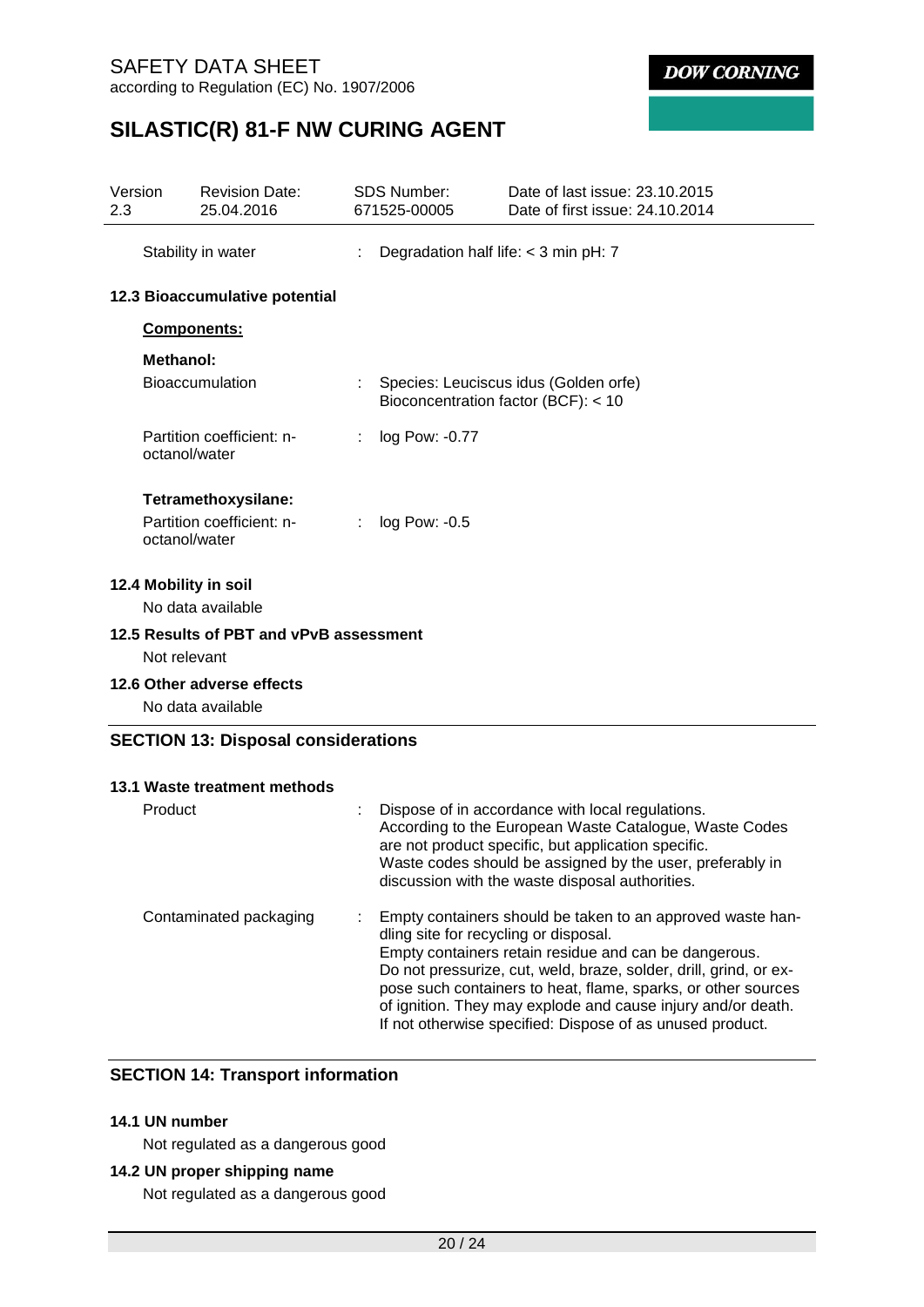Revision Date:

Version

**DOW CORNING** 

Date of last issue: 23.10.2015

# **SILASTIC(R) 81-F NW CURING AGENT**

SDS Number:

| 2.3  | 25.04.2016                                                                                                                             | 671525-00005                            |            | Date of first issue: 24.10.2014                                                                                                                                                                                                                           |  |
|------|----------------------------------------------------------------------------------------------------------------------------------------|-----------------------------------------|------------|-----------------------------------------------------------------------------------------------------------------------------------------------------------------------------------------------------------------------------------------------------------|--|
|      | 14.3 Transport hazard class(es)<br>Not regulated as a dangerous good                                                                   |                                         |            |                                                                                                                                                                                                                                                           |  |
|      | 14.4 Packing group<br>Not regulated as a dangerous good                                                                                |                                         |            |                                                                                                                                                                                                                                                           |  |
|      | <b>14.5 Environmental hazards</b><br>Not regulated as a dangerous good                                                                 |                                         |            |                                                                                                                                                                                                                                                           |  |
|      | 14.6 Special precautions for user<br>Not applicable                                                                                    |                                         |            |                                                                                                                                                                                                                                                           |  |
|      | 14.7 Transport in bulk according to Annex II of Marpol and the IBC Code                                                                |                                         |            |                                                                                                                                                                                                                                                           |  |
|      | Remarks                                                                                                                                | Not applicable for product as supplied. |            |                                                                                                                                                                                                                                                           |  |
|      | <b>SECTION 15: Regulatory information</b>                                                                                              |                                         |            |                                                                                                                                                                                                                                                           |  |
| ture |                                                                                                                                        |                                         |            | 15.1 Safety, health and environmental regulations/legislation specific for the substance or mix-                                                                                                                                                          |  |
|      | Regulation (EC) No 649/2012 of the European Parlia-<br>ment and the Council concerning the export and import<br>of dangerous chemicals |                                         |            | Not applicable                                                                                                                                                                                                                                            |  |
|      | REACH - Candidate List of Substances of Very High<br>Concern for Authorisation (Article 59).                                           |                                         |            | Not applicable                                                                                                                                                                                                                                            |  |
|      | Regulation (EC) No 1005/2009 on substances that de-<br>plete the ozone layer                                                           |                                         | ÷          | Not applicable                                                                                                                                                                                                                                            |  |
|      | Regulation (EC) No 850/2004 on persistent organic pol-<br>lutants                                                                      |                                         | $\sim 100$ | Not applicable                                                                                                                                                                                                                                            |  |
|      | major-accident hazards involving dangerous substances.                                                                                 | Not applicable                          |            | Seveso III: Directive 2012/18/EU of the European Parliament and of the Council on the control of                                                                                                                                                          |  |
|      | Other regulations                                                                                                                      |                                         |            | : Take note of Directive 92/85/EEC regarding maternity protec-<br>tion or stricter national regulations, where applicable.                                                                                                                                |  |
|      |                                                                                                                                        | ble.                                    |            | Take note of Directive 94/33/EC on the protection of young<br>people at work or stricter national regulations, where applica-                                                                                                                             |  |
|      | The components of this product are reported in the following inventories:                                                              |                                         |            |                                                                                                                                                                                                                                                           |  |
|      | <b>NZIoC</b>                                                                                                                           | All ingredients listed or exempt.       |            |                                                                                                                                                                                                                                                           |  |
|      | <b>REACH</b>                                                                                                                           | sentative/local office.                 |            | For purchases from Dow Corning EU legal entities, all ingredi-<br>ents are currently pre/registered or exempt under REACH. For<br>purchases from non-EU Dow Corning legal entities with the<br>intention to export into EEA please contact your DC repre- |  |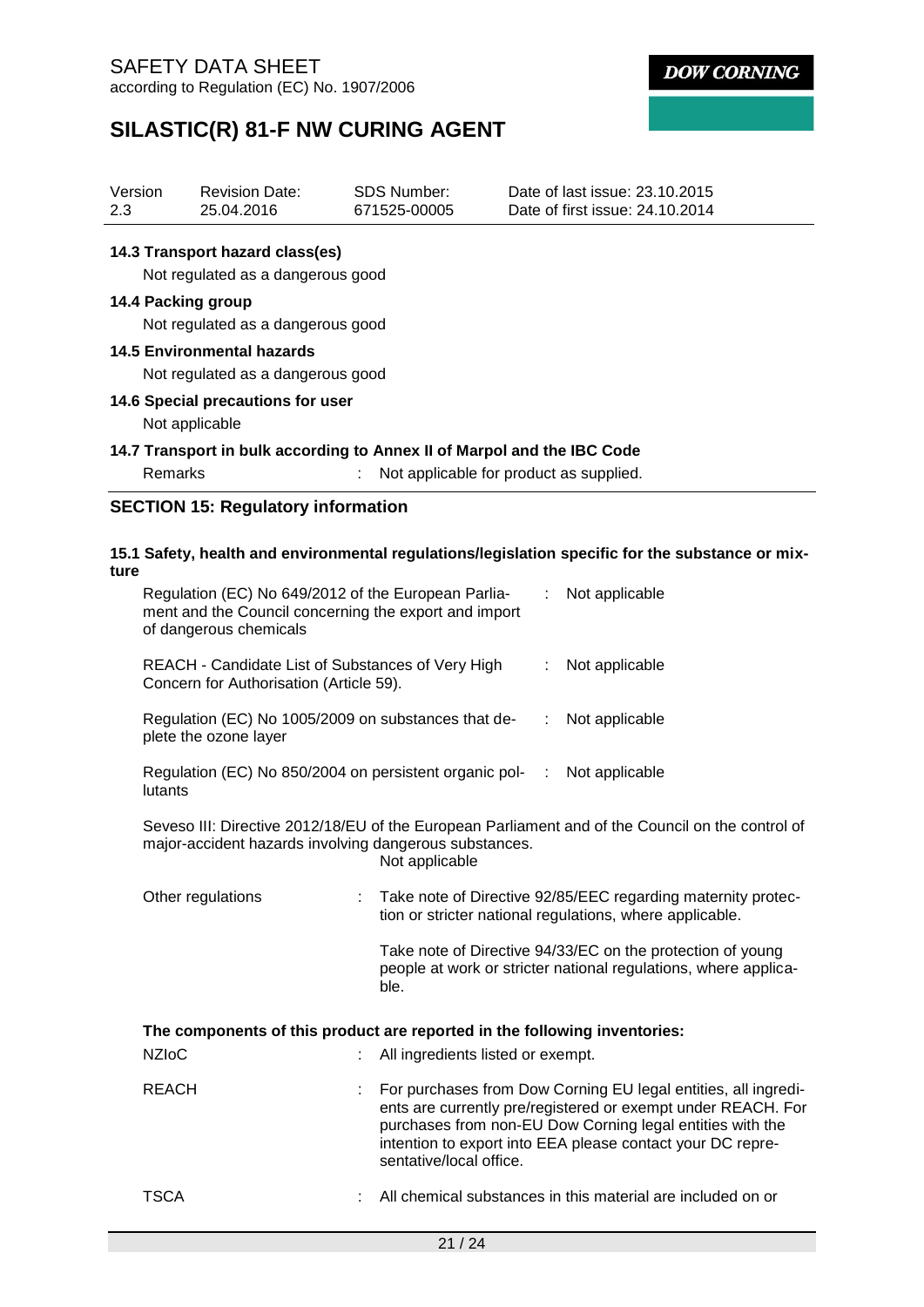# **SILASTIC(R) 81-F NW CURING AGENT**

| Version<br>2.3 <sup>2</sup> |              | <b>Revision Date:</b><br>25.04.2016 | <b>SDS Number:</b><br>671525-00005            | Date of last issue: 23.10.2015<br>Date of first issue: 24.10.2014                                                                                                    |  |
|-----------------------------|--------------|-------------------------------------|-----------------------------------------------|----------------------------------------------------------------------------------------------------------------------------------------------------------------------|--|
|                             |              |                                     | Substances.                                   | exempted from listing on the TSCA Inventory of Chemical                                                                                                              |  |
|                             | <b>AICS</b>  |                                     | : All ingredients listed or exempt.           |                                                                                                                                                                      |  |
|                             | <b>IECSC</b> |                                     | All ingredients listed or exempt.             |                                                                                                                                                                      |  |
|                             | ENCS/ISHL    |                                     | inventory listing.                            | All components are listed on ENCS/ISHL or exempted from                                                                                                              |  |
|                             | KECI         |                                     | : All ingredients listed, exempt or notified. |                                                                                                                                                                      |  |
|                             | <b>PICCS</b> |                                     | All ingredients listed or exempt.             |                                                                                                                                                                      |  |
|                             | DSL          |                                     |                                               | All chemical substances in this product comply with the CEPA<br>1999 and NSNR and are on or exempt from listing on the Ca-<br>nadian Domestic Substances List (DSL). |  |
|                             | TCSI         |                                     | All ingredients listed or exempt.             |                                                                                                                                                                      |  |

### **15.2 Chemical safety assessment**

A Chemical Safety Assessment has not been carried out.

## **SECTION 16: Other information**

| <b>Full text of H-Statements</b> |                                                                                    |
|----------------------------------|------------------------------------------------------------------------------------|
| H <sub>225</sub>                 | Highly flammable liquid and vapour.                                                |
| H <sub>226</sub>                 | Flammable liquid and vapour.                                                       |
| H <sub>301</sub>                 | Toxic if swallowed.                                                                |
| H <sub>302</sub>                 | Harmful if swallowed.                                                              |
| H311                             | Toxic in contact with skin.                                                        |
| H <sub>315</sub>                 | Causes skin irritation.                                                            |
| H <sub>318</sub>                 | Causes serious eye damage.                                                         |
| H330                             | Fatal if inhaled.                                                                  |
| H <sub>331</sub>                 | Toxic if inhaled.                                                                  |
| H361d                            | Suspected of damaging the unborn child.                                            |
| H370                             | Causes damage to organs.                                                           |
| H372                             | Causes damage to organs through prolonged or repeated<br>exposure if inhaled.      |
| H372                             | Causes damage to organs through prolonged or repeated<br>exposure if swallowed.    |
| H <sub>3</sub> 73                | May cause damage to organs through prolonged or repeated<br>exposure if swallowed. |
| H412                             | Harmful to aquatic life with long lasting effects.                                 |
| Full text of other abbreviations |                                                                                    |
| Acute Tox.                       | Acute toxicity                                                                     |
| Aquatic Chronic                  | Chronic aquatic toxicity                                                           |
| Eye Dam.                         | Serious eye damage                                                                 |
| Flam. Liq.                       | Flammable liquids                                                                  |
| Repr.                            | Reproductive toxicity                                                              |
| Skin Irrit.                      | Skin irritation                                                                    |
| <b>STOT RE</b>                   | Specific target organ toxicity - repeated exposure                                 |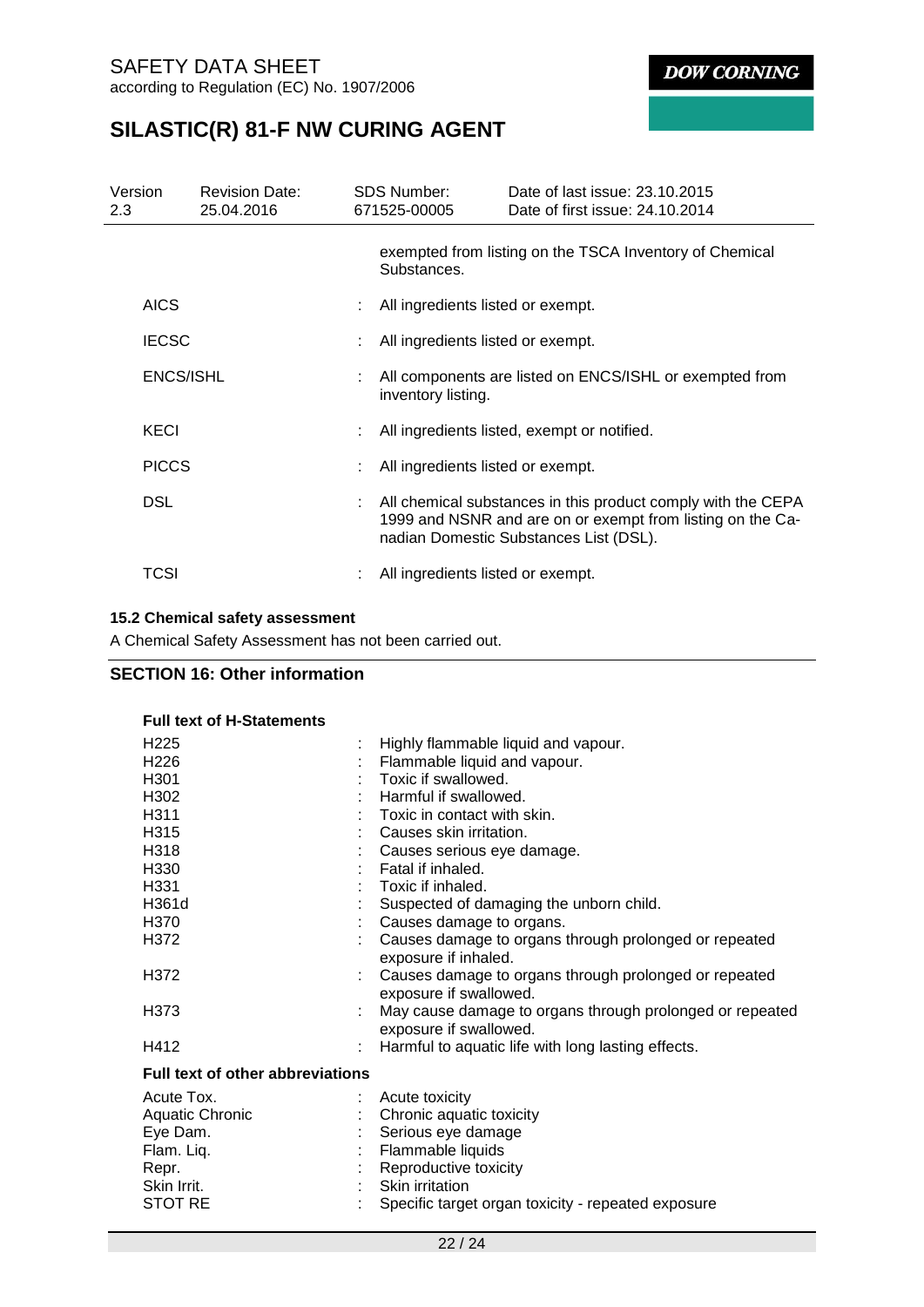# **SILASTIC(R) 81-F NW CURING AGENT**

| Version                       | <b>Revision Date:</b>                                                              | <b>SDS Number:</b>                                                          | Date of last issue: 23.10.2015                                                                                                                                                                                                                                                |
|-------------------------------|------------------------------------------------------------------------------------|-----------------------------------------------------------------------------|-------------------------------------------------------------------------------------------------------------------------------------------------------------------------------------------------------------------------------------------------------------------------------|
| 2.3                           | 25.04.2016                                                                         | 671525-00005                                                                | Date of first issue: 24.10.2014                                                                                                                                                                                                                                               |
| STOT SE<br>DCC OEL<br>GB EH40 | 2006/15/EC<br>2006/15/EC / TWA<br>DCC OEL / TWA<br>GB EH40 / TWA<br>GB EH40 / STEL | Dow Corning Guide<br>: Limit Value - eight hours<br>: Time weighted average | : Specific target organ toxicity - single exposure<br>Europe. Indicative occupational exposure limit values<br>: UK. EH40 WEL - Workplace Exposure Limits<br>Long-term exposure limit (8-hour TWA reference period)<br>Short-term exposure limit (15-minute reference period) |

ADN - European Agreement concerning the International Carriage of Dangerous Goods by Inland Waterways; ADR - European Agreement concerning the International Carriage of Dangerous Goods by Road; AICS - Australian Inventory of Chemical Substances; ASTM - American Society for the Testing of Materials; bw - Body weight; CLP - Classification Labelling Packaging Regulation; Regulation (EC) No 1272/2008; CMR - Carcinogen, Mutagen or Reproductive Toxicant; DIN - Standard of the German Institute for Standardisation; DSL - Domestic Substances List (Canada); ECHA - European Chemicals Agency; EC-Number - European Community number; ECx - Concentration associated with x% response; ELx - Loading rate associated with x% response; EmS - Emergency Schedule; ENCS - Existing and New Chemical Substances (Japan); ErCx - Concentration associated with x% growth rate response; GHS - Globally Harmonized System; GLP - Good Laboratory Practice; IARC - International Agency for Research on Cancer; IATA - International Air Transport Association; IBC - International Code for the Construction and Equipment of Ships carrying Dangerous Chemicals in Bulk; IC50 - Half maximal inhibitory concentration; ICAO - International Civil Aviation Organization; IECSC - Inventory of Existing Chemical Substances in China; IMDG - International Maritime Dangerous Goods; IMO - International Maritime Organization; ISHL - Industrial Safety and Health Law (Japan); ISO - International Organisation for Standardization; KECI - Korea Existing Chemicals Inventory; LC50 - Lethal Concentration to 50 % of a test population; LD50 - Lethal Dose to 50% of a test population (Median Lethal Dose); MARPOL - International Convention for the Prevention of Pollution from Ships; n.o.s. - Not Otherwise Specified; NO(A)EC - No Observed (Adverse) Effect Concentration; NO(A)EL - No Observed (Adverse) Effect Level; NOELR - No Observable Effect Loading Rate; NZIoC - New Zealand Inventory of Chemicals; OECD - Organization for Economic Co-operation and Development; OPPTS - Office of Chemical Safety and Pollution Prevention; PBT - Persistent, Bioaccumulative and Toxic substance; PICCS - Philippines Inventory of Chemicals and Chemical Substances; (Q)SAR - (Quantitative) Structure Activity Relationship; REACH - Regulation (EC) No 1907/2006 of the European Parliament and of the Council concerning the Registration, Evaluation, Authorisation and Restriction of Chemicals; RID - Regulations concerning the International Carriage of Dangerous Goods by Rail; SADT - Self-Accelerating Decomposition Temperature; SDS - Safety Data Sheet; TCSI - Taiwan Chemical Substance Inventory; TRGS - Technical Rule for Hazardous Substances; TSCA - Toxic Substances Control Act (United States); UN - United Nations; vPvB - Very Persistent and Very Bioaccumulative

### **Further information**

Sources of key data used to : Internal technical data, data from raw material SDSs, OECD compile the Safety Data Sheet eChem Portal search results and European Chemicals Agency, http://echa.europa.eu/

Items where changes have been made to the previous version are highlighted in the body of this document by two vertical lines.

The information provided in this Safety Data Sheet is correct to the best of our knowledge, information and belief at the date of its publication. The information is designed only as a guidance for safe handling, use, processing, storage, transportation, disposal and release and shall not be considered a